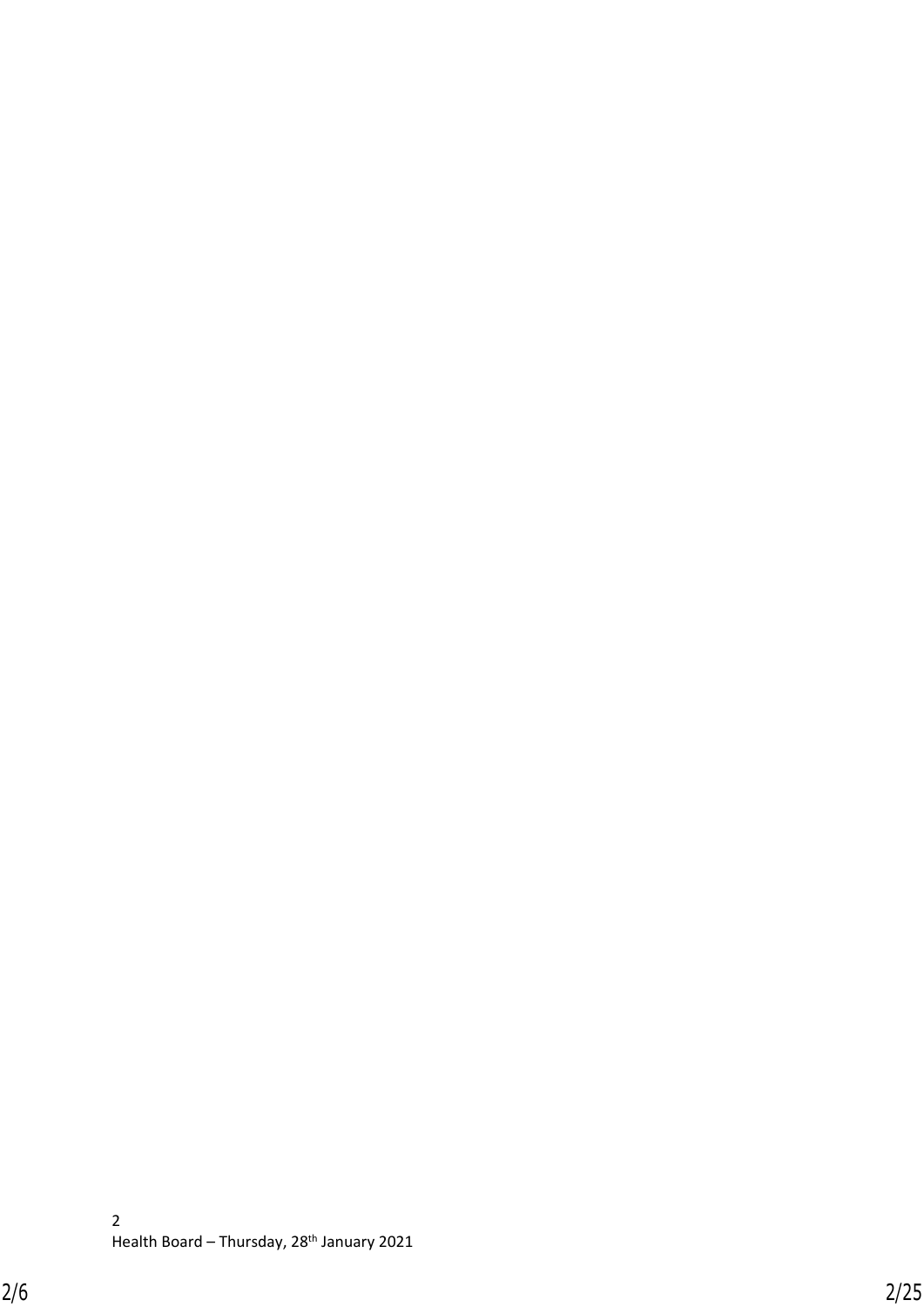## **TRANSCUTANEOUS AORTIC VALVE INSERTION UPDATE**

#### **1. INTRODUCTION**

This paper provides an update on progress on transcutaneous aortic valve insertion (TAVI) focussing on the progress made in treating the patients on the waiting list, and an update on the external review of the service by the Royal College of Physicians (RCP).

## **2. BACKGROUND**

TAVI is a procedure used in people who have severe aortic stenosis as an alternative to conventional 'open' surgery for replacing the aortic valve. TAVI may be the procedure of choice for patients in whom conventional surgery is precluded due to the clinical risk associated with multiple co-morbidities or frailty.

In 2018 it became apparent that a number of patients had died while on the waiting list for TAVI. Given the mortality associated with severe aortic stenosis, there was concern that failure to address a growing waiting list was material in causing harm to patients. In response, the Health Board convened an executive-led 'Gold Command' group to oversee improvement actions.

# 3. **EXTERNAL EXPERT REVIEW BY THE ROYAL COLLEGE OF PHYSICIANS**

The Royal College of Physicians (RCP) has been commissioned to undertake a review of the service, comprising three separate elements:

#### **i. A retrospective casenote review of 32 patients who died while on the waiting list for TAVI between 2015 and 2018**

The RCP's final report of the casenote review has been received and a detailed action and communication plan has been developed in response to the report's recommendations. The assurance framework contains additional assurance measures, reporting to the Quality and Safety Committee.

#### **ii. A site review by an expert panel convened by the RCP to provide assurance regarding the improvements made to date, and to advise on any further service changes required.**

The RCP review team visited the UHB for two days on 22-23 July 2019. The final report has been received and an action plan developed in response to the 21 recommendations made. The actions and progress have been reported to the Quality and Safety Committee for assurance.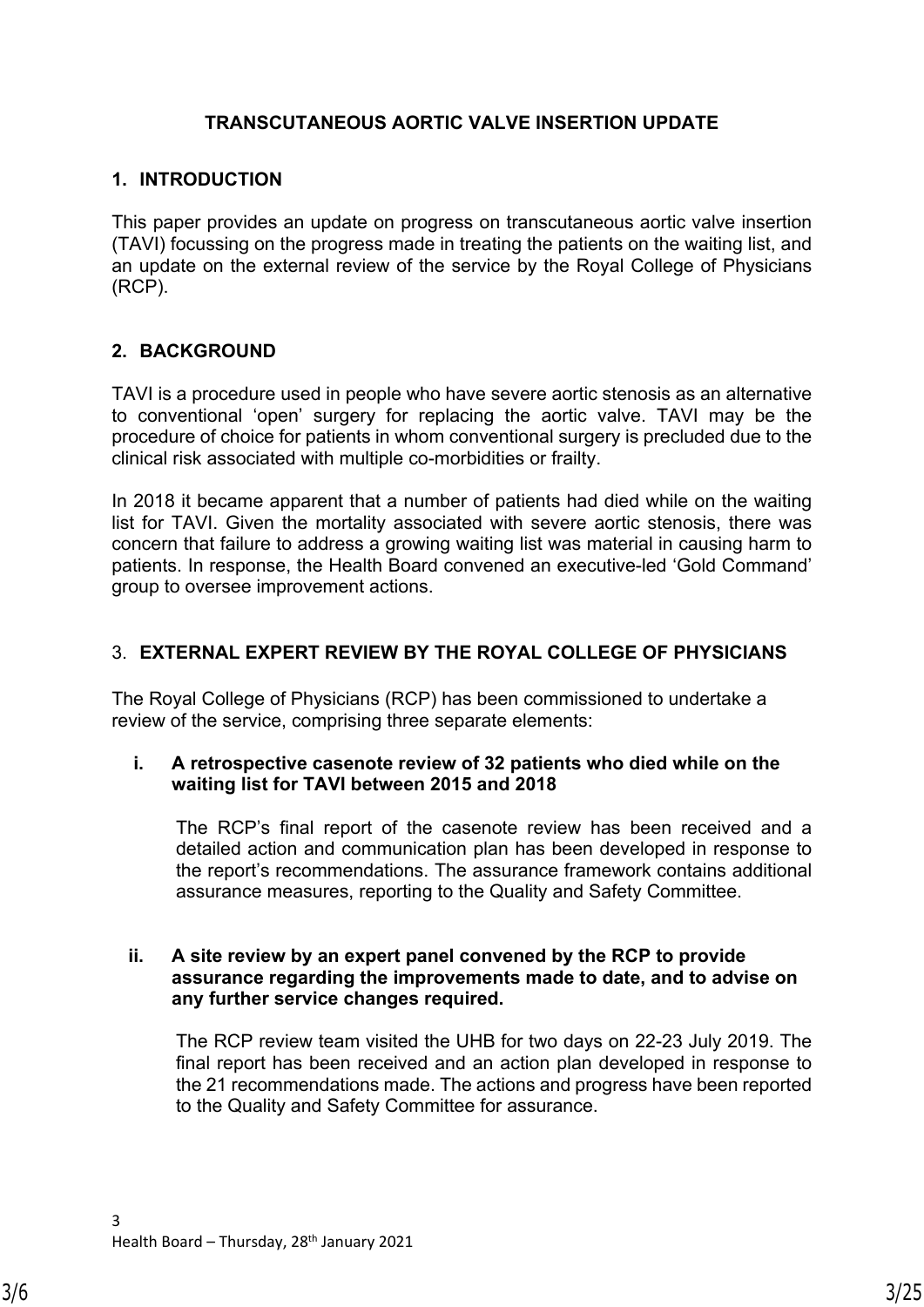#### **iii. Further casenote review by the RCP**

Based on the conclusions of the initial casenote review, the Executive Medical Director has asked the RCP to undertake a further review of 52 casenotes of patients who died on the TAVI waiting list. The RCP have completed the casenote review and the report is awaited.

# **4. ASSURANCE MEASURES**

The assurance frameworks for delivery of the RCP's recommendations for both the casenote review (Appendix 1) and site visit (Appendix 2) detail the recommendations made by the RCP and the actions undertaken by the Health Board.

These actions have resulted in substantial improvements to the service. The quality and safety of the service is now monitored through an agreed set of metrics as a Quality and Safety Dashboard (Appendix 3) which provides significant assurance regarding current outcomes.

The level of improvement that has been achieved is highlighted by the contrast with the position in November 2018, when there were 63 patients who had been waiting over 26 weeks for a TAVI and there had been 21 deaths on the waiting list during 2018 alone. No patients have died while waiting for a TAVI since May 2019.

Significant assurance can also be taken from the way in which the Cardiology team have embraced the need to change and have made improvements at pace. They continue to refine the way in which the service is delivered and are advancing plans for the management of TAVI within an over-arching aortic stenosis pathway.

Feedback has been pro-actively sought from service users. The quality of communication between the TAVI service and partners, especially other clinicians, had been a significant concern of the RCP review team. However, the changes made to the service have been received favourably by clinicians in partner organisations, who have noted the positive improvements in communication.

The improvement work continues to have close executive oversight through a fortnightly meeting chaired by the Executive Medical Director, and through reporting to the Quality and Safety Committee.

## **5. GOVERNANCE AND RISK ISSUES**

There remain challenges to maintaining the waiting list position given the component waiting times and the potential for patients to be referred in to the service at a late stage in their pathway. The service has been impacted by the COVID pandemic due to the need to pause the service in March. Emerging from the first wave of COVID, the demand for TAVI has risen due to the transfer of patients from the surgical aortic valve replacement list.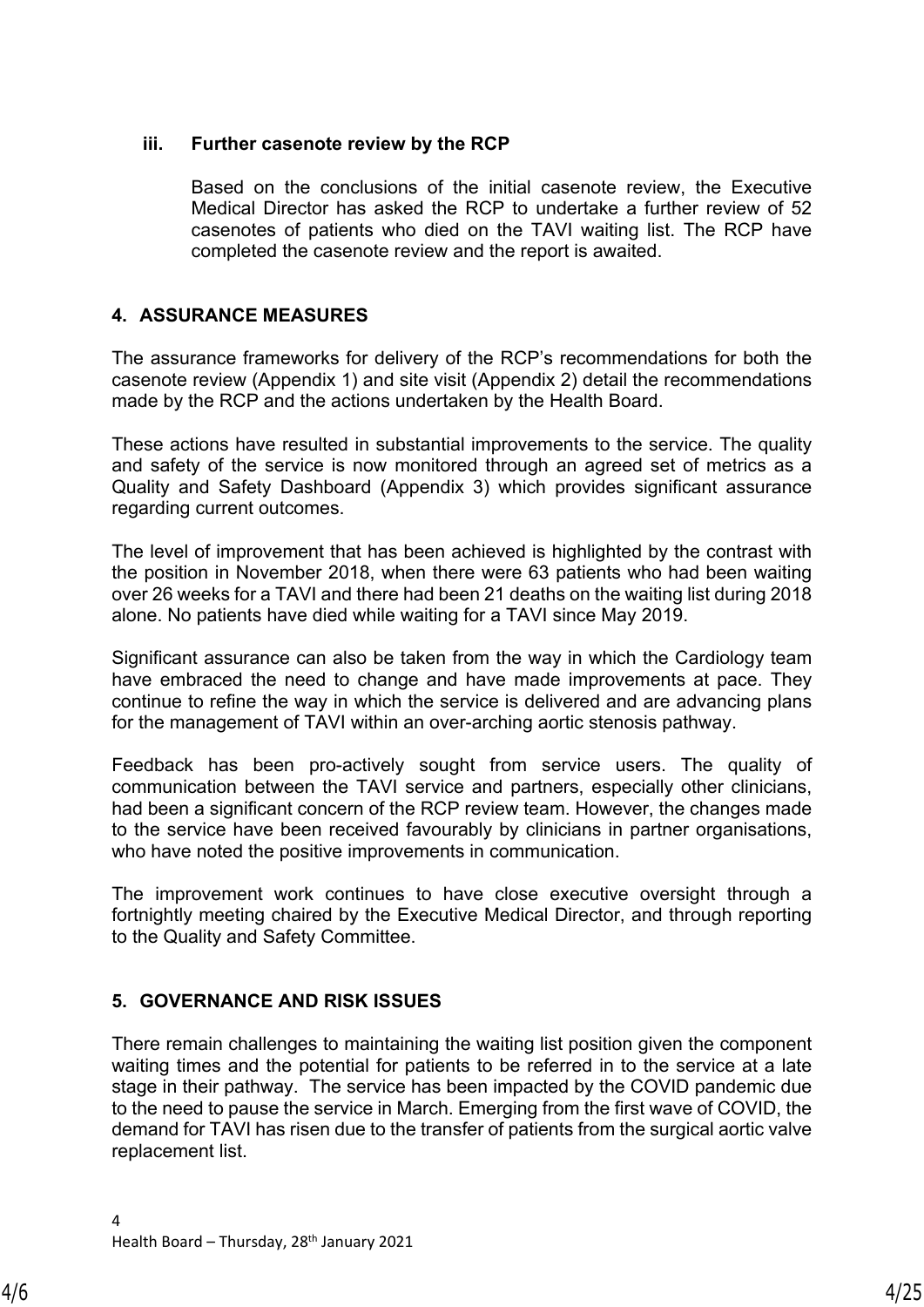While the COVID-19 pandemic affected the service during the first wave, the department implemented additional operating lists from July which meant that the modest backlog was cleared.

# **6. COMMUNICATION**

We have kept in communication with patients' families. The COVID pandemic has meant we have not been able to arrange face-to-face meetings as we had planned. We have been in contact with relatives to offer the opportunity of having either 'virtual' (Zoom/Teams) meetings, or have given them the option of waiting until the situation permits direct discussion.

# **7. FINANCIAL IMPLICATIONS**

The costs associated with addressing the immediate backlog were originally identified as a financial pressure in region of up to £2 million. The forecast is that the commitment has reduced to £1.1m with lower numbers of patients than first anticipated and revision in mechanism of service provision.

# **8. RECOMMENDATION**

Members are asked to:

- Agree the effectiveness of the changes implemented and that these are evidenced against best practice standards.
- Agree to continued oversight of the service in order to ensure the changes made are embedded and sustainable
- Agree that the response to the further casenote review will be overseen by the Quality and Safety Committee
- Note that the costs of the improvements to the service are accounted for within the financial forecast.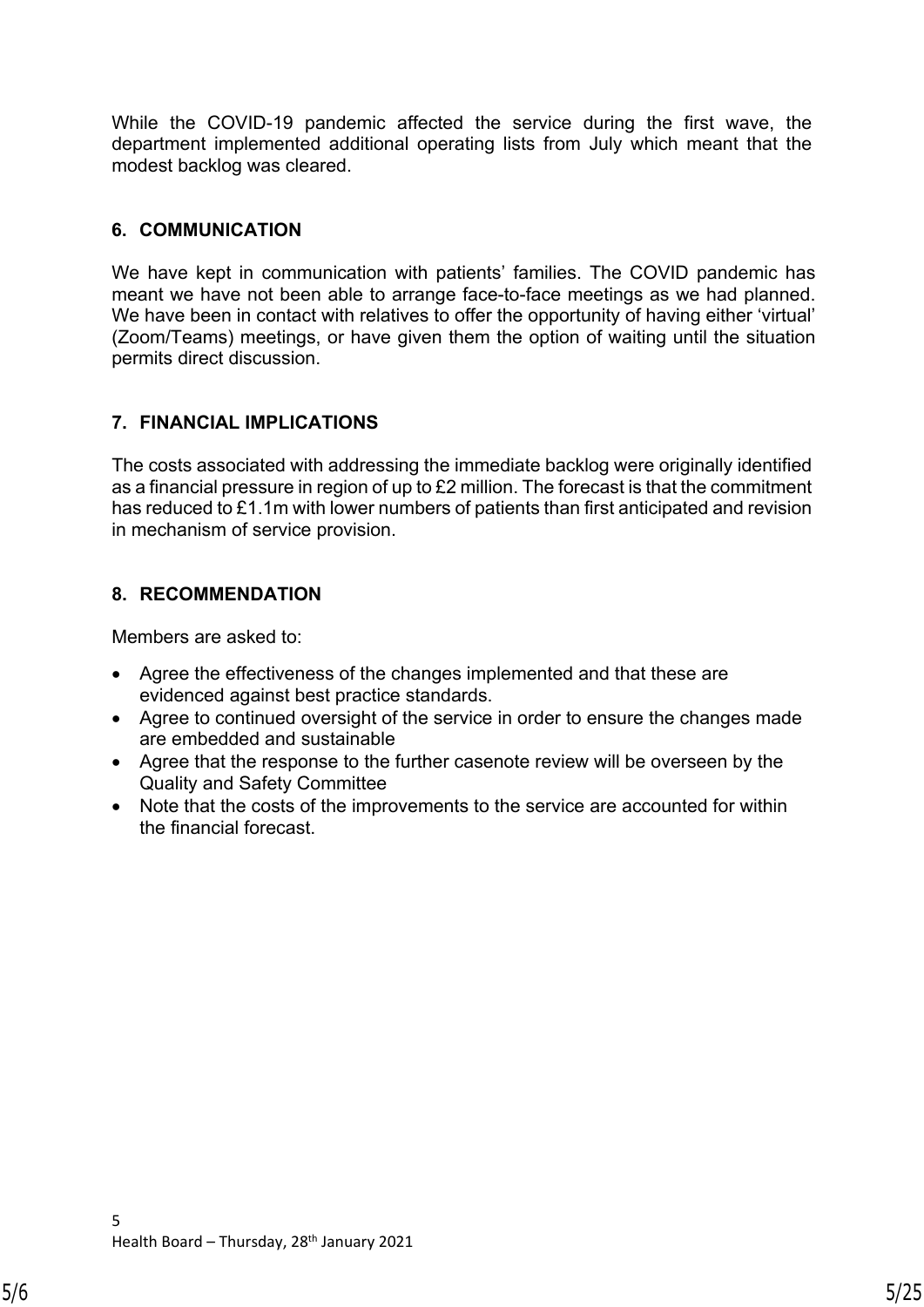|                                  | <b>Governance and Assurance</b>                                                                                     |              |     |  |  |  |  |  |  |
|----------------------------------|---------------------------------------------------------------------------------------------------------------------|--------------|-----|--|--|--|--|--|--|
| Link to<br><b>Enabling</b>       | Supporting better health and wellbeing<br>by actively<br>empowering people to live well in resilient communities    | promoting    | and |  |  |  |  |  |  |
| <b>Objectives</b>                | Partnerships for Improving Health and Wellbeing                                                                     | $\mathbf{I}$ |     |  |  |  |  |  |  |
| (please choose)                  | Co-Production and Health Literacy                                                                                   | □            |     |  |  |  |  |  |  |
|                                  | Digitally Enabled Health and Wellbeing                                                                              | П            |     |  |  |  |  |  |  |
|                                  | Deliver better care through excellent health and care services achieving the<br>outcomes that matter most to people |              |     |  |  |  |  |  |  |
|                                  | Best Value Outcomes and High Quality Care                                                                           | $\boxtimes$  |     |  |  |  |  |  |  |
|                                  | Partnerships for Care                                                                                               | $\boxtimes$  |     |  |  |  |  |  |  |
|                                  | <b>Excellent Staff</b>                                                                                              | $\boxtimes$  |     |  |  |  |  |  |  |
|                                  | <b>Digitally Enabled Care</b>                                                                                       | П            |     |  |  |  |  |  |  |
|                                  | Outstanding Research, Innovation, Education and Learning                                                            | $\boxtimes$  |     |  |  |  |  |  |  |
| <b>Health and Care Standards</b> |                                                                                                                     |              |     |  |  |  |  |  |  |
| (please choose)                  | <b>Staying Healthy</b>                                                                                              | □            |     |  |  |  |  |  |  |
|                                  | Safe Care                                                                                                           | $\boxtimes$  |     |  |  |  |  |  |  |
|                                  | <b>Effective Care</b>                                                                                               | $\boxtimes$  |     |  |  |  |  |  |  |
|                                  | <b>Dignified Care</b>                                                                                               | □            |     |  |  |  |  |  |  |
|                                  | <b>Timely Care</b>                                                                                                  | $\boxtimes$  |     |  |  |  |  |  |  |
|                                  | <b>Individual Care</b>                                                                                              | $\boxtimes$  |     |  |  |  |  |  |  |
|                                  | Staff and Resources                                                                                                 | $\boxtimes$  |     |  |  |  |  |  |  |
|                                  | <b>Quality, Safety and Patient Experience</b>                                                                       |              |     |  |  |  |  |  |  |
|                                  | This paper describes how the Health Board is ensuring that there is expert external                                 |              |     |  |  |  |  |  |  |
|                                  | review of the TAVI service so that lessons can be learned to drive improvement in                                   |              |     |  |  |  |  |  |  |
|                                  | quality, safety and patient experience.                                                                             |              |     |  |  |  |  |  |  |
| <b>Financial Implications</b>    |                                                                                                                     |              |     |  |  |  |  |  |  |
| Forecast commitment of £1.1m     |                                                                                                                     |              |     |  |  |  |  |  |  |
|                                  | Legal Implications (including equality and diversity assessment)                                                    |              |     |  |  |  |  |  |  |
|                                  | The Health Board will need to consider redress for any breach of duty of care.                                      |              |     |  |  |  |  |  |  |
| <b>Staffing Implications</b>     |                                                                                                                     |              |     |  |  |  |  |  |  |
|                                  | Having clear and dedicated clinical leadership for the TAVI service may require                                     |              |     |  |  |  |  |  |  |
|                                  | releasing clinical sessions from other direct clinical care duties. Consideration to be                             |              |     |  |  |  |  |  |  |
|                                  | given how the ongoing improvement work will be supported and whether additional                                     |              |     |  |  |  |  |  |  |
| resource may be required.        |                                                                                                                     |              |     |  |  |  |  |  |  |
|                                  | Long Term Implications (including the impact of the Well-being of Future                                            |              |     |  |  |  |  |  |  |
|                                  | <b>Generations (Wales) Act 2015)</b>                                                                                |              |     |  |  |  |  |  |  |
|                                  |                                                                                                                     |              |     |  |  |  |  |  |  |
| <b>Report History</b>            |                                                                                                                     |              |     |  |  |  |  |  |  |
| <b>Appendices</b>                | Appendix 1: TAVI Casenote Review Assurance                                                                          |              |     |  |  |  |  |  |  |
|                                  | Framework                                                                                                           |              |     |  |  |  |  |  |  |
|                                  | Appendix 2: TAVI Site Visit Assurance Framework                                                                     |              |     |  |  |  |  |  |  |
|                                  | Appendix 3: TAVI Quality and Safety Dashboard                                                                       |              |     |  |  |  |  |  |  |
|                                  |                                                                                                                     |              |     |  |  |  |  |  |  |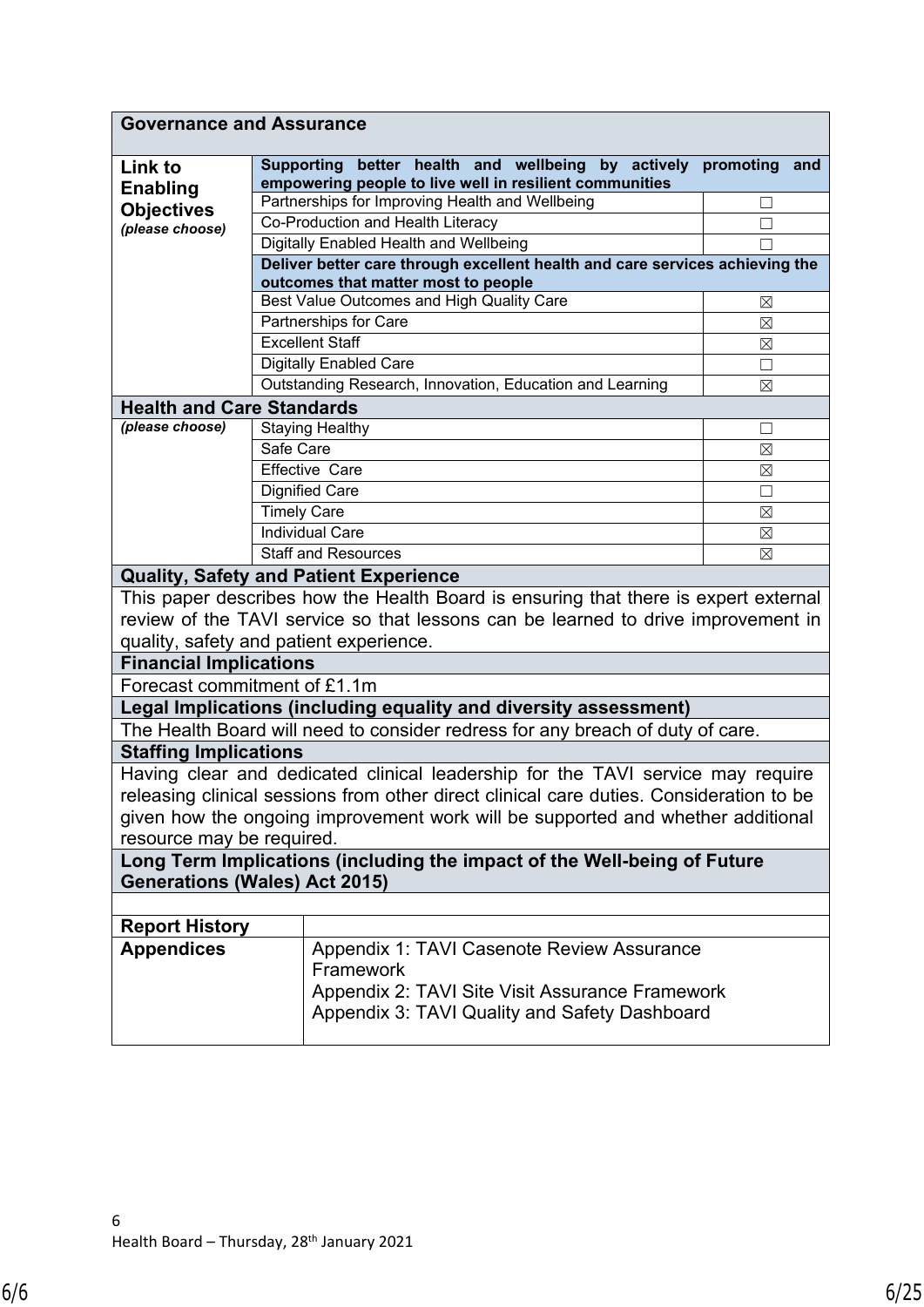**Updated January 2021**

# Assurance Framework for the delivery of the Royal College of Physicians' recommendations relating to the TAVI casenote review

|                                                                                                 | Recommendation 1. The Health Board should undertake further clinical record review considering the findings relating to the clinical management of 26 sets of case notes under terms of reference 3. The Health Board has alre | discussion with the RCP ISR team about conducting this further clinical record review. |                           |                                          |                                             |
|-------------------------------------------------------------------------------------------------|--------------------------------------------------------------------------------------------------------------------------------------------------------------------------------------------------------------------------------|----------------------------------------------------------------------------------------|---------------------------|------------------------------------------|---------------------------------------------|
|                                                                                                 | Recommended timescale for completion: Short term 0-6 months                                                                                                                                                                    |                                                                                        |                           | Lead Officer: Executive Medical Director |                                             |
| Key actions taken to meet the<br>requirements of the recommendation                             | Evidence to support action completion                                                                                                                                                                                          | <b>Completion timescale</b>                                                            | <b>Additional Actions</b> | <b>Assurance Group</b>                   | <b>Updated timescales for</b><br>completion |
|                                                                                                 | The casenotes of the remaining patients<br>who died while waiting for a TAVI between<br>2015 and 2018 will be forwarded to the RCP<br>for review                                                                               | Completed                                                                              |                           |                                          |                                             |
| Determine the number of additional<br>casenotes to be reviewed in a second<br>cohort by the RCP | Patients who died while waiting for a TAVI<br>between 2009 (the commencement of the<br>service) and 2015 have been identified and<br>will be forwarded to the RCP for review                                                   | Completed                                                                              |                           |                                          |                                             |
|                                                                                                 | One concern raised by a family member<br>regarding a relative who died while waiting<br>I for a TAVI will also be forwarded to the RCP<br>I for review                                                                         | Completed                                                                              |                           |                                          |                                             |
| Commission the RCP to undertake a review<br>of a second cohort of patients' casenotes           | A formal request has been made from the<br>Executive Medical Director to the RCP's<br>Invited Service Review team                                                                                                              | Completed                                                                              |                           |                                          |                                             |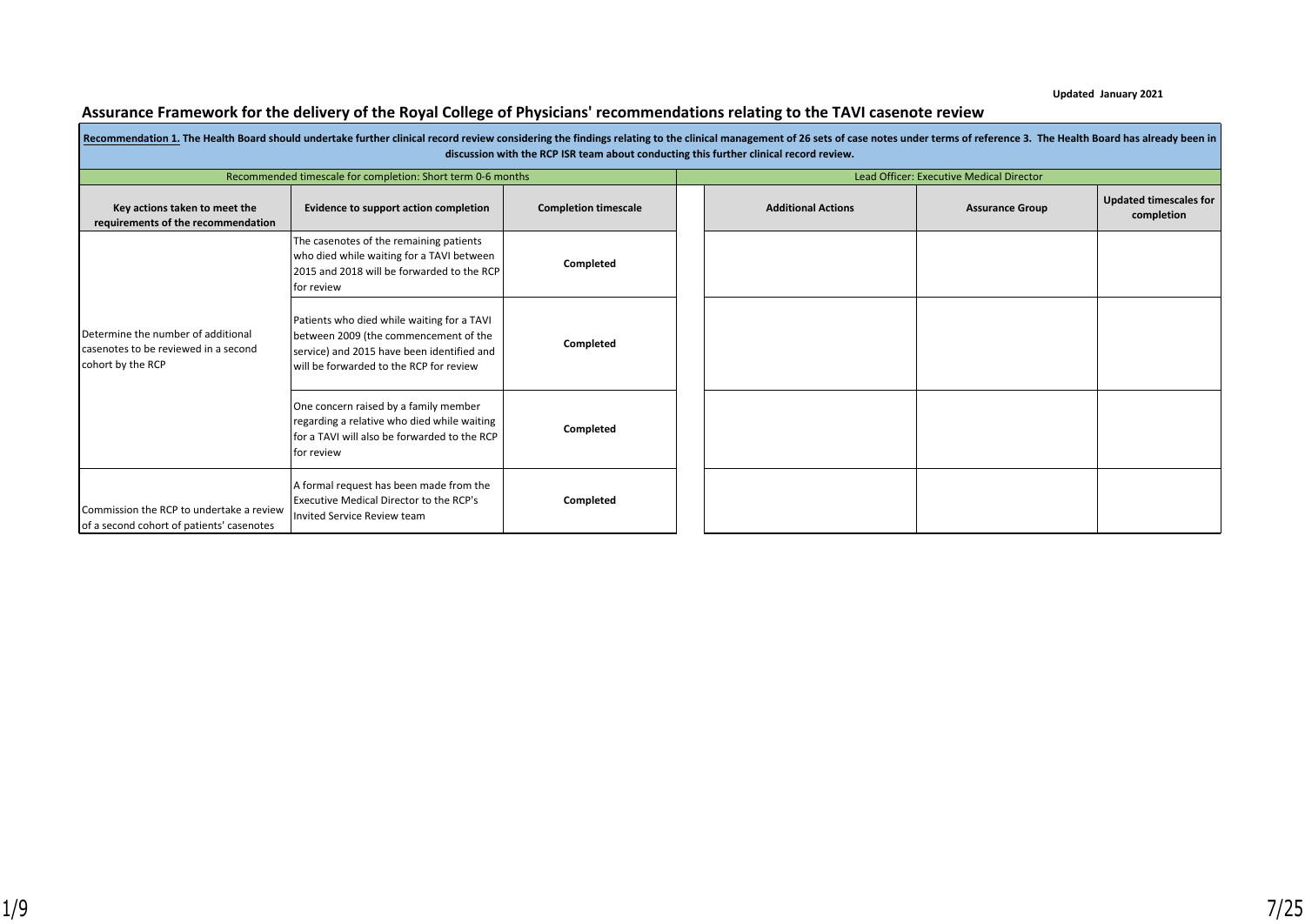|                                                                                                | Recommendation 2. The Health Board must review the pathway for patients who may be suitable for TAVI. The pathway should reflect the natural history of severe aortic stenosis and offer timely assessment of patients, couple | timely provision of TAVI for those patients who are suitable. |  |                                                                                                                                    |                                                                                               |                                             |  |
|------------------------------------------------------------------------------------------------|--------------------------------------------------------------------------------------------------------------------------------------------------------------------------------------------------------------------------------|---------------------------------------------------------------|--|------------------------------------------------------------------------------------------------------------------------------------|-----------------------------------------------------------------------------------------------|---------------------------------------------|--|
|                                                                                                | Recommended timescale for completion: Short term 0-6 months                                                                                                                                                                    |                                                               |  | Lead Officer: Servicel Director, Morriston Hospital                                                                                |                                                                                               |                                             |  |
| Key actions taken to meet the<br>requirements of the recommendation                            | <b>Evidence to support action completion</b>                                                                                                                                                                                   | <b>Completion timescale</b>                                   |  | <b>Additional Actions</b>                                                                                                          | <b>Assurance Group</b>                                                                        | <b>Updated timescales for</b><br>completion |  |
| Review of the TAVI pathway to ensure that<br>patients are on a defined pathway and that        | There is now a clear process to ensure that<br>there is an agreed definition of when<br>patients on the aortic stenosis pathway are<br>placed on the waiting list for TAVI<br>procedure                                        | Completed                                                     |  | Monthly report of component waiting times<br>for TAVI                                                                              | Quality and Safety Committee                                                                  | Monthly for minimum<br>12 months            |  |
| assessment and treatment occur in a timely Clear the waiting list of patients who are<br>way   | overdue for TAVI procedure                                                                                                                                                                                                     | Completed                                                     |  | None                                                                                                                               | None                                                                                          | None                                        |  |
|                                                                                                | Undertake a demand/capacity analysis to<br>ensure deliverability of current service<br>within commissioned timescales                                                                                                          | Completed                                                     |  | Review TAVI pathway with commissioners<br>to ensure that the service is commissioned<br>to deliver within best practice timescales | WHSSC commissioning meeting with<br>Health Board; reported to Quality<br>and Safety Committee | <b>July 2020</b>                            |  |
| Review standards set by the British Cardiac<br>Intervention Society (BCIS)                     | A multidisciplinary workshop has been held<br>to secure consensus regarding the<br>standards required                                                                                                                          | Completed                                                     |  | Review TAVI pathway with commissioners<br>to ensure that the service is commissioned<br>to deliver within best practice timescales | WHSSC commissioning meeting with<br>Health Board; reported to Quality<br>and Safety Committee | <b>July 2020</b>                            |  |
| Ensure service is able to deliver appropriate pathway                                          | Demand/capacity analysis for 18 week                                                                                                                                                                                           | Completed                                                     |  | None                                                                                                                               | None                                                                                          | None                                        |  |
| standard of care within a timeframe that<br>reflects the natural history of aortic<br>stenosis | Review the commissioning arrangements<br>with WHSSC to align with BCIS standards<br>and component waiting times                                                                                                                | Completed                                                     |  | Review TAVI pathway with commissioners<br>to ensure that the service is commissioned<br>to deliver within best practice timescales | WHSSC commissioning meeting with<br>Health Board; reported to Quality<br>and Safety Committee | <b>July 2020</b>                            |  |
|                                                                                                | Recommendation 3. The Health Board should review the way referrals to the TAVI service are received and responded to. Given the apparent constraints on the service, it may consider that all referrals should be pooled and t | prioritised according to clinical need.                       |  |                                                                                                                                    |                                                                                               |                                             |  |
|                                                                                                | Recommended timescale for completion: Short term 0-6 months                                                                                                                                                                    |                                                               |  |                                                                                                                                    | Lead Officer: Executive Medical Director                                                      |                                             |  |
| Key actions taken to meet the<br>requirements of the recommendation                            | <b>Evidence to support action completion</b>                                                                                                                                                                                   | <b>Completion timescale</b>                                   |  | <b>Additional Actions</b>                                                                                                          | <b>Assurance Group</b>                                                                        | <b>Updated timescales for</b><br>completion |  |
| Review process for receiving and<br>processing referrals                                       | A single common electronic referral route<br>for TAVI has been established                                                                                                                                                     | Completed                                                     |  |                                                                                                                                    |                                                                                               |                                             |  |
| Ensure that pathway design enables<br>compliance with WHSSC commissioning<br>criteria          | Pathway conforms to WHSSC<br>commissioning criteria                                                                                                                                                                            | Completed                                                     |  |                                                                                                                                    |                                                                                               |                                             |  |
| Implement system of pooled referrals                                                           | Pooled referral system implemented                                                                                                                                                                                             | Completed                                                     |  | Quarterly audit of referrals processing                                                                                            | Quality and Safety Committee                                                                  | Quarterly for minimum<br>12 months          |  |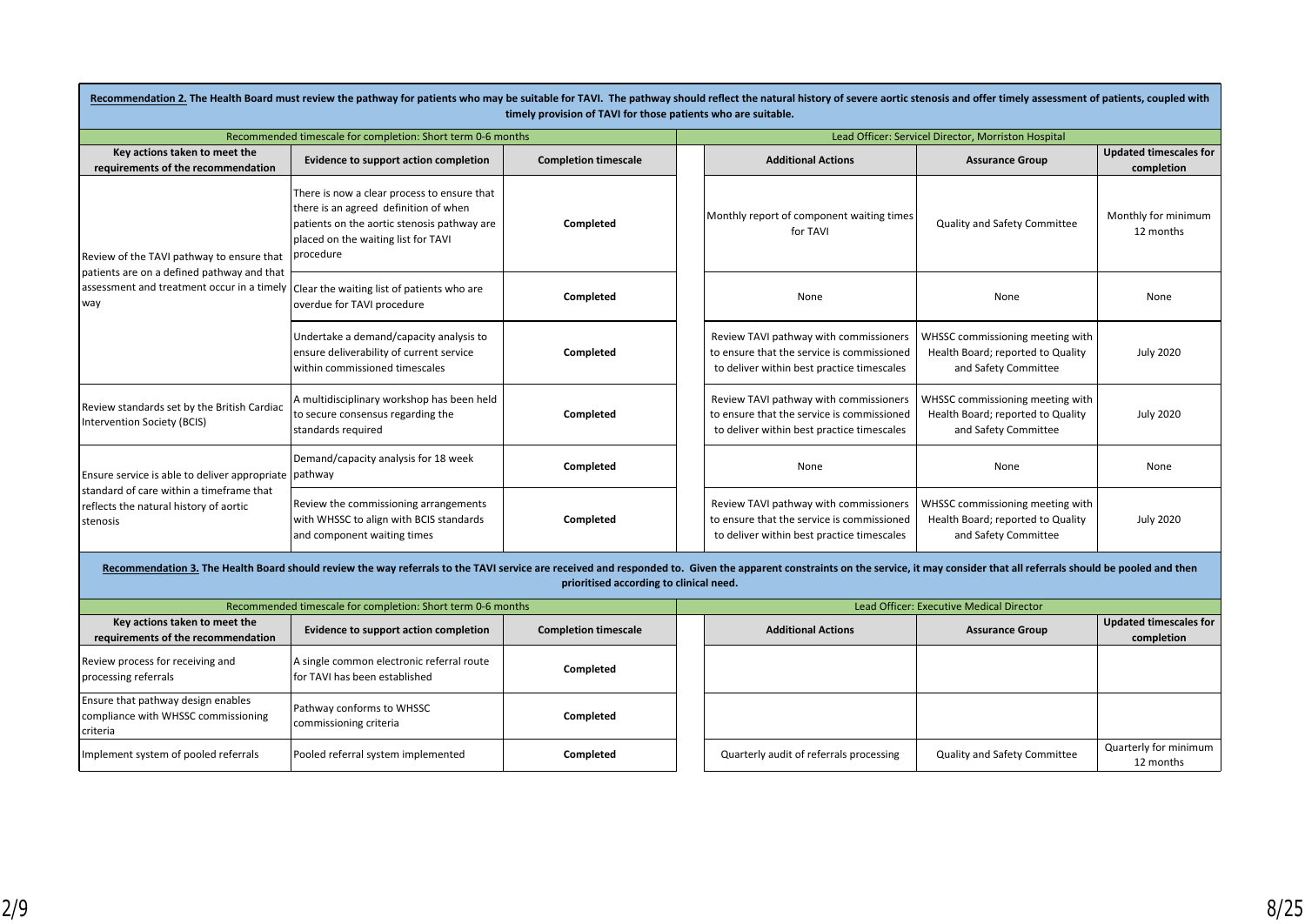|                                                                                                                                                              | Recommendation 4. The Health Board should agree with local hospitals a mechanism for inpatient transfer of patients into the TAVI service at Morriston Hospital.                                                                                                                                                                                                                                   |                             |                                        |                                                |                                             |
|--------------------------------------------------------------------------------------------------------------------------------------------------------------|----------------------------------------------------------------------------------------------------------------------------------------------------------------------------------------------------------------------------------------------------------------------------------------------------------------------------------------------------------------------------------------------------|-----------------------------|----------------------------------------|------------------------------------------------|---------------------------------------------|
|                                                                                                                                                              | Recommended timescale for completion: Short term 0-6 months                                                                                                                                                                                                                                                                                                                                        |                             |                                        | Lead Officer: Clinical Director for Cardiology |                                             |
| Key actions taken to meet the<br>requirements of the recommendation                                                                                          | Evidence to support action completion                                                                                                                                                                                                                                                                                                                                                              | <b>Completion timescale</b> | <b>Additional Actions</b>              | <b>Assurance Group</b>                         | <b>Updated timescales for</b><br>completion |
| Communicate need to actively refer<br>patients needing TAVI to the relevant<br>consultant team to plan admission                                             | Communication with all referring centres<br>and process agreed                                                                                                                                                                                                                                                                                                                                     | Completed                   | Monitor performance on timely transfer | <b>Quality and Safety Committee</b>            | Monthly for minimum<br>12 months            |
| Circulate process and contact details to<br>referring clinicans across the network and<br>partner organisations (WAST, Hywel Dda<br>University Health Board) | Communication with all referring clinicians<br>distributed.                                                                                                                                                                                                                                                                                                                                        | Completed                   |                                        |                                                |                                             |
| Agree cardiac centre escalation policy for<br>bed capacity with specific reference to<br>recommended transfer time for TAVI                                  | Cardiac Centre escalation policy reviewed<br>and approved at Cardiac Board                                                                                                                                                                                                                                                                                                                         | Completed                   |                                        |                                                |                                             |
|                                                                                                                                                              | Recommendation 5. The cardiothoracic surgeons and cardiologists, both TAVI and non-TAVI, at Morriston Hospital, should consider how best to ensure greater coherence in the review of patients who may be suitable for TAVI, w<br>aim of reducing referrals between surgeons and cardiologists. One option is to run a joint TAVI clinic with TAVI cardiothoracic surgeons and TAVI cardiologists. |                             |                                        |                                                |                                             |
|                                                                                                                                                              | Recommended timescale for completion: Medium term 6-12 months                                                                                                                                                                                                                                                                                                                                      |                             |                                        | Lead Officer: Clinical Director for Cardiology |                                             |
| Key actions taken to meet the<br>requirements of the recommendation                                                                                          | Evidence to support action completion                                                                                                                                                                                                                                                                                                                                                              | <b>Completion timescale</b> | <b>Additional Actions</b>              | <b>Assurance Group</b>                         | <b>Updated timescales for</b><br>completion |
| <b>Establish joint clinic with Cardiology and</b><br>Cardiothoracic Surgery                                                                                  | Joint clinic established, involving<br>Cardiologist and Cardiothoracic surgeon -<br>commenced July 2019                                                                                                                                                                                                                                                                                            | Completed                   | Quarterly audit of attendance          | <b>Quality and Safety Committee</b>            | Quarterly for minimum<br>12 months          |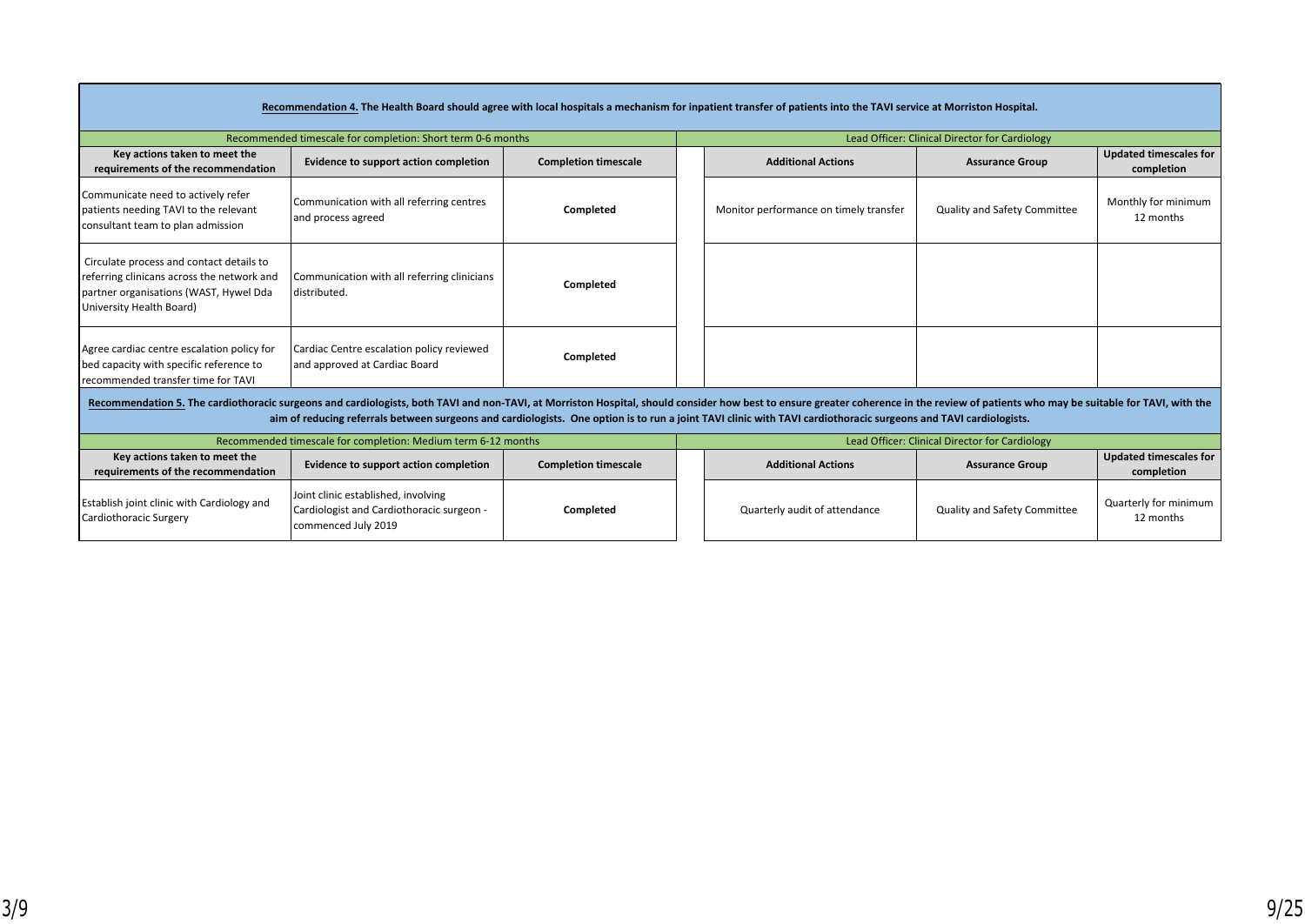Recommendation 6. The patient pathway should make clear the expectation regarding when MDT discussion of a case should take place (including with respect to BAV) and the timing of MDT discussion should allow for the clinic prioritisation of deteriorating patients. Patients should be advised when MDT discussion of their case is to happen and be told of the outcome in a timely fashion. The outcome of the MDT should be clearly documented in the **records.**

|                                                                                                                                                 | Recommended timescale for completion: Short term 0-6 months                                                                                                             |                             |  |                                                     | Lead Officer: Clinical Director for Cardiology |                                             |  |
|-------------------------------------------------------------------------------------------------------------------------------------------------|-------------------------------------------------------------------------------------------------------------------------------------------------------------------------|-----------------------------|--|-----------------------------------------------------|------------------------------------------------|---------------------------------------------|--|
| Key actions taken to meet the<br>requirements of the recommendation                                                                             | Evidence to support action completion                                                                                                                                   | <b>Completion timescale</b> |  | <b>Additional Actions</b>                           | <b>Assurance Group</b>                         | <b>Updated timescales for</b><br>completion |  |
| Implement stand-alone MDT meeting held<br>separately to TAVI Joint Clinic                                                                       | Weekly standalone MDT meeting<br>commencing February 2020.                                                                                                              | Completed                   |  | Audit to give assurance of effective MDT<br>working | Quality and Safety Committee                   | Quarterly for minimum<br>12 months          |  |
| Frequency of the MDT to reflects the need<br>to make prompt decisions; membership of<br>MDT has appropriate multidisciplinary<br>representation |                                                                                                                                                                         | Completed                   |  |                                                     |                                                |                                             |  |
| Patient to be informed of date when case is<br>l to be discussed at MDT                                                                         |                                                                                                                                                                         | Completed                   |  |                                                     |                                                |                                             |  |
| Patient to be assigned responsible<br>consultant for overseeing care                                                                            | Electronic record and scheduling of TAVI                                                                                                                                | Completed                   |  |                                                     |                                                |                                             |  |
| Documentation of MDT discussion and<br>decision                                                                                                 | MDT set up via Cardiology PATS system<br>with NWIS-agreed interface to upload to<br>WCP. Automatic letter generation to<br>patient, referring clinician and GP enabled. | Completed                   |  |                                                     |                                                |                                             |  |
| Communication of MDT discussion and<br>decision with patient                                                                                    | Go Live date for system in February 2020.                                                                                                                               | Completed                   |  |                                                     |                                                |                                             |  |
| Documentation of MDT discussion and<br>decision with referring clinician and GP                                                                 |                                                                                                                                                                         | Completed                   |  |                                                     |                                                |                                             |  |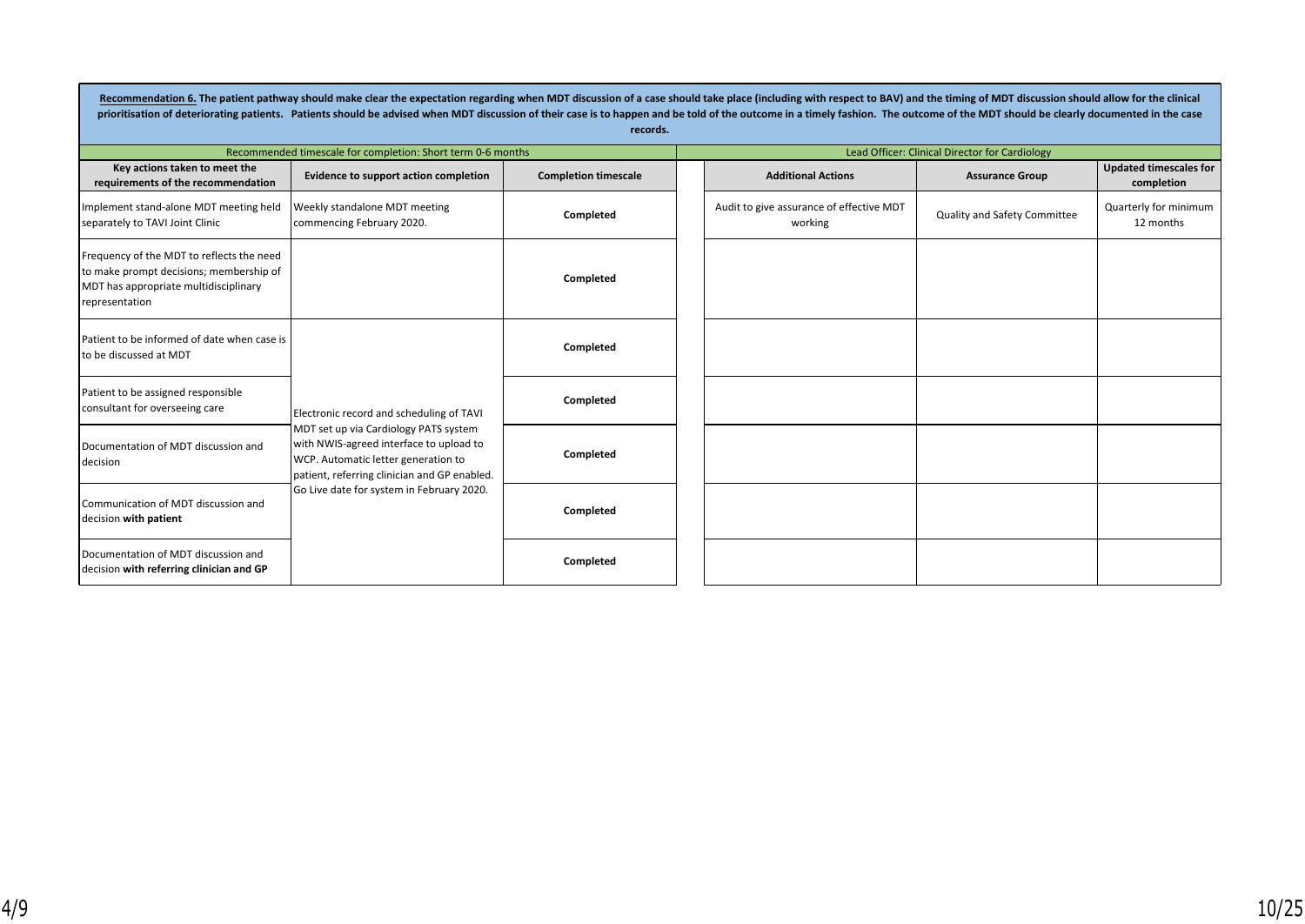|                                                                                                                         | Recommendation 7. The clinicians providing the service should make clear to patients and referring clinicians, and in the clinical records, when a patient is on the waiting list for TAVI, the arrangements for review whilst<br>and the process for clinical prioritisation should the patient deteriorate. |                             |  |                                                                                      |                              |                                             |  |  |
|-------------------------------------------------------------------------------------------------------------------------|---------------------------------------------------------------------------------------------------------------------------------------------------------------------------------------------------------------------------------------------------------------------------------------------------------------|-----------------------------|--|--------------------------------------------------------------------------------------|------------------------------|---------------------------------------------|--|--|
|                                                                                                                         | Recommended timescale for completion: Short term 0-6 months                                                                                                                                                                                                                                                   |                             |  | Lead Officer: Clinical Director for Cardiology                                       |                              |                                             |  |  |
| Key actions taken to meet the<br>requirements of the recommendation                                                     | Evidence to support action completion                                                                                                                                                                                                                                                                         | <b>Completion timescale</b> |  | <b>Additional Actions</b>                                                            | <b>Assurance Group</b>       | <b>Updated timescales for</b><br>completion |  |  |
| <b>Communication to patients: Confirm</b><br>date/time of their MDT discussion (see R6)                                 |                                                                                                                                                                                                                                                                                                               | Completed                   |  | Audit of communications with<br>patients/GPs/referrers to ensure system is<br>robust | Quality and Safety Committee | Quarterly for minimum<br>12 months          |  |  |
| <b>Communication to patients: Confirm</b><br>outcome of MDT discussion (see R6)                                         |                                                                                                                                                                                                                                                                                                               | Completed                   |  |                                                                                      |                              |                                             |  |  |
| <b>Communication to patients: Confirm</b><br>process for review                                                         |                                                                                                                                                                                                                                                                                                               | Completed                   |  |                                                                                      |                              |                                             |  |  |
| <b>Communication to patients: Confirm</b><br>process for escalation                                                     |                                                                                                                                                                                                                                                                                                               | Completed                   |  |                                                                                      |                              |                                             |  |  |
| Communication to referring clinician:<br>Confirm date/time of their MDT discussion<br>(see R6)                          | Electronic record and scheduling of TAVI<br>MDT has been via Cardiology IT system with  <br>NWIS-agreed interface to upload to Welsh                                                                                                                                                                          | Completed                   |  |                                                                                      |                              |                                             |  |  |
| Communication to referring clinician:<br>Confirm outcome of MDT discussion (see<br>R6)                                  | Clinical Portal. Automatic letter generation<br>to patient, referring clinician and GP<br>enabled. Go Live date for system in                                                                                                                                                                                 | Completed                   |  |                                                                                      |                              |                                             |  |  |
| Communication to referring clinician:<br>Confirm process for review                                                     | February 2020.                                                                                                                                                                                                                                                                                                | Completed                   |  |                                                                                      |                              |                                             |  |  |
| Communication to referring clinician:<br>Confirm process for escalation                                                 |                                                                                                                                                                                                                                                                                                               | Completed                   |  |                                                                                      |                              |                                             |  |  |
| Documentation in clinical record to reflect<br>communication to patient and referring<br>clinician - as described above |                                                                                                                                                                                                                                                                                                               | Completed                   |  |                                                                                      |                              |                                             |  |  |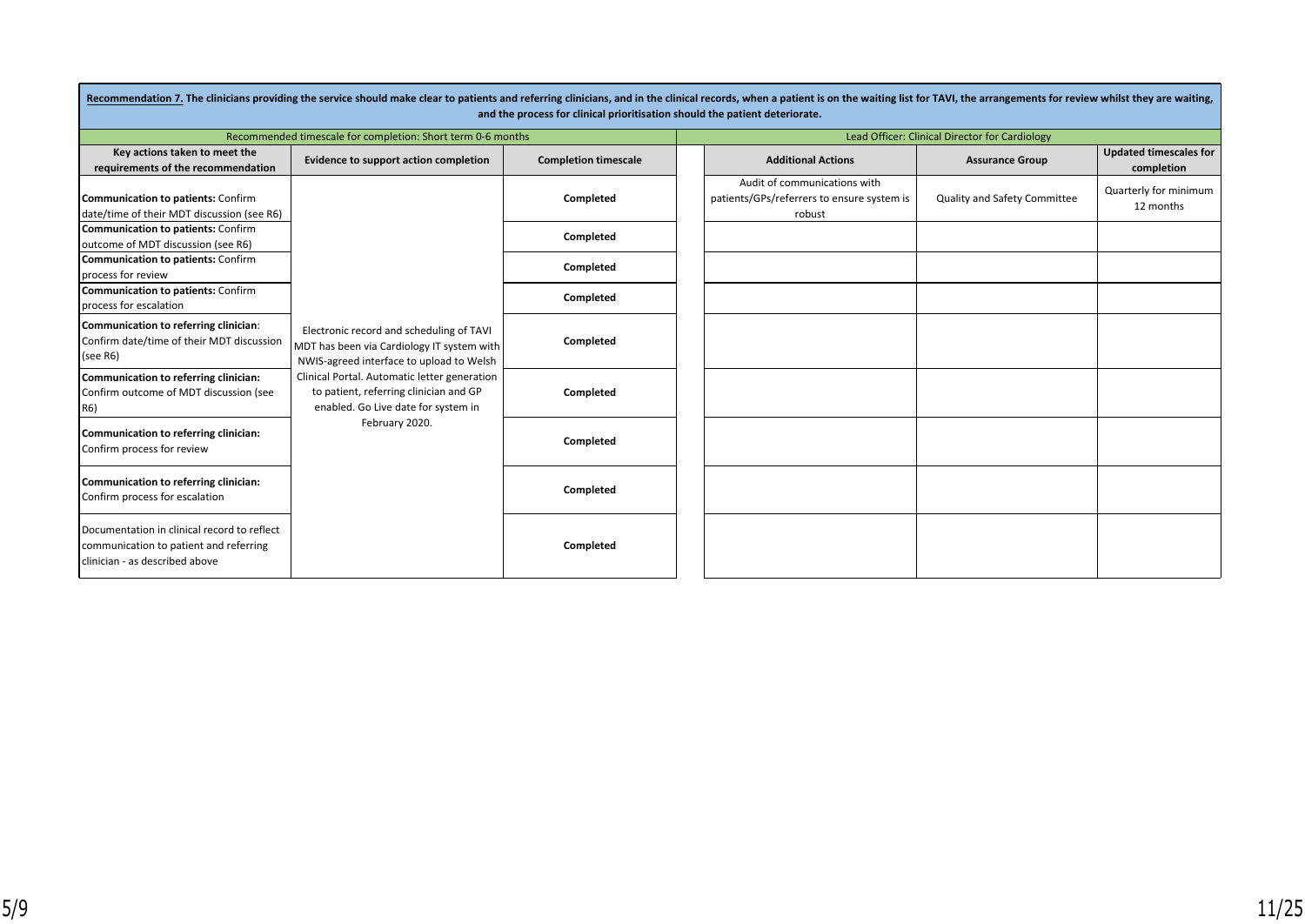|                                                                     | Recommendation 8. The role of TAVI coordinator should be given greater prominence and be made an integral element of the patient pathway. The coordinator should be responsible for making sure that momentum is maintained fo                                                                              |                                                                                | every patient being considered for TAVI and should be supported by a clear plan for escalation if the pathway is not operating efficiently. |                                                         |                                             |
|---------------------------------------------------------------------|-------------------------------------------------------------------------------------------------------------------------------------------------------------------------------------------------------------------------------------------------------------------------------------------------------------|--------------------------------------------------------------------------------|---------------------------------------------------------------------------------------------------------------------------------------------|---------------------------------------------------------|---------------------------------------------|
|                                                                     | Recommended timescale for completion: Medium term 6-12 months                                                                                                                                                                                                                                               |                                                                                |                                                                                                                                             | Lead Officer: Service Director, Morriston Hospital      |                                             |
| Key actions taken to meet the<br>requirements of the recommendation | Evidence to support action completion                                                                                                                                                                                                                                                                       | <b>Completion timescale</b>                                                    | <b>Additional Actions</b>                                                                                                                   | <b>Assurance Group</b>                                  | <b>Updated timescales for</b><br>completion |
| Appointment of TAVI Clinical Nurse<br>Specialist (CNS)              | <b>TAVI CNS appointed</b>                                                                                                                                                                                                                                                                                   | Completed                                                                      |                                                                                                                                             |                                                         |                                             |
| Priority within job plan to manage all<br>patients on TAVI pathway  | Agreed within role of TAVI CNS                                                                                                                                                                                                                                                                              | Completed                                                                      |                                                                                                                                             |                                                         |                                             |
| Priority within job plan to manage all<br>patients on TAVI pathway  | Agreed within role of TAVI CNS                                                                                                                                                                                                                                                                              | Completed                                                                      |                                                                                                                                             |                                                         |                                             |
|                                                                     | Recommendation 9. There should be strong clinical leadership of the TAVI service, with a named clinician responsible for overseeing the effectiveness of the patient pathway and leading the development of the service.                                                                                    |                                                                                |                                                                                                                                             |                                                         |                                             |
|                                                                     | Recommended timescale for completion: Medium term 6-12 months                                                                                                                                                                                                                                               |                                                                                |                                                                                                                                             | Lead Officer: Unit Medical Director, Morriston Hospital |                                             |
| Key actions taken to meet the<br>requirements of the recommendation | Evidence to support action completion                                                                                                                                                                                                                                                                       | <b>Completion timescale</b>                                                    | <b>Additional Actions</b>                                                                                                                   | <b>Assurance Group</b>                                  | <b>Updated timescales for</b><br>completion |
| Appointment of Acting Clinical Director for<br>Cardiology           | Acting CD for Cardiology appointed                                                                                                                                                                                                                                                                          | Completed                                                                      |                                                                                                                                             |                                                         |                                             |
| Acting TAVI Clinical Lead appointed                                 | Acting TAVI Clinical Lead appointed                                                                                                                                                                                                                                                                         | Completed                                                                      |                                                                                                                                             |                                                         |                                             |
| Formal appointment of Clinical Director for<br>Cardiology           | CD for Cardiology appointed                                                                                                                                                                                                                                                                                 | June 2020<br>Completed                                                         |                                                                                                                                             |                                                         |                                             |
| Formal appointment of Clinical Lead for<br><b>TAVI</b>              |                                                                                                                                                                                                                                                                                                             | Completed                                                                      |                                                                                                                                             |                                                         |                                             |
|                                                                     | Recommendation 10. There must be unequivocal clinical ownership of each patient's care, a named clinician who oversees a patient's journey and ensures that there is a coherent management plan for the patient, the treatment                                                                              | decisions are made in a timely way; and that decisions reflect MDT discussion. |                                                                                                                                             |                                                         |                                             |
|                                                                     | Recommended timescale for completion: Short term 0-6 months                                                                                                                                                                                                                                                 |                                                                                |                                                                                                                                             | Lead Officer: Clinical Director, Cardiology             |                                             |
| Key actions taken to meet the<br>requirements of the recommendation | Evidence to support action completion                                                                                                                                                                                                                                                                       | <b>Completion timescale</b>                                                    | <b>Additional Actions</b>                                                                                                                   | <b>Assurance Group</b>                                  | <b>Updated timescales for</b><br>completion |
| Named clinician responsible for every<br>patient                    | Named clinician for every patient allocated<br>by MDT. Clarity regarding responsibility of<br>each named clincian to ensure that there is<br>a coherent management plan for the<br>patient, the treatment decisions are made<br>in a timely way; and that decisions reflect<br>MDT discussion (see also R6) | Completed                                                                      | Audit of process to allocate named<br>consultant                                                                                            | Quality and Safety Committee                            | Quarterly for minimum<br>12 months          |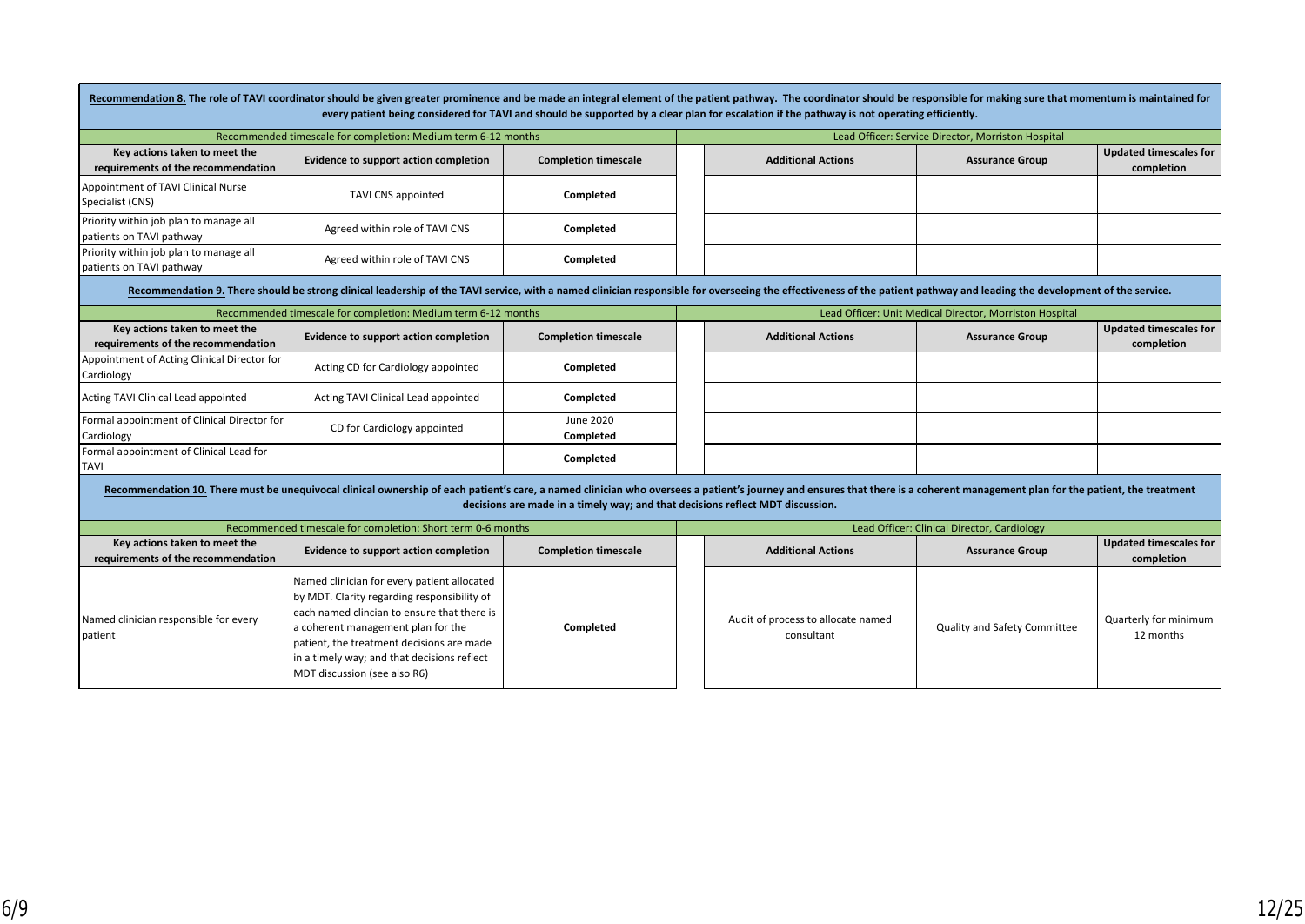|                                                                     | Recommendation 11. Investigations needed to establish whether a patient is suitable for TAVI should be ordered in parallel as far as possible, to get the process moving.                                                      |                                                          |                                                 |                                                                                                                                               |                                             |                                             |
|---------------------------------------------------------------------|--------------------------------------------------------------------------------------------------------------------------------------------------------------------------------------------------------------------------------|----------------------------------------------------------|-------------------------------------------------|-----------------------------------------------------------------------------------------------------------------------------------------------|---------------------------------------------|---------------------------------------------|
|                                                                     | Recommended timescale for completion: Short term 0-6 months                                                                                                                                                                    |                                                          |                                                 |                                                                                                                                               | Lead Officer: Clinical Director, Cardiology |                                             |
| Key actions taken to meet the<br>requirements of the recommendation | Evidence to support action completion                                                                                                                                                                                          | <b>Completion timescale</b>                              |                                                 | <b>Additional Actions</b>                                                                                                                     | <b>Assurance Group</b>                      | <b>Updated timescales for</b><br>completion |
| Agree and document minimum set of<br>investigations prior to TAVI   | Minimum set of investigations prior to TAVI<br>documented within referral pathway.                                                                                                                                             | Completed                                                |                                                 |                                                                                                                                               |                                             |                                             |
| Agree in pathway that investigations are<br>ordered in parallel     | Investigations ordered in parallel as matter<br>of course through referral pathway and<br>MDT where required.                                                                                                                  | Completed                                                |                                                 |                                                                                                                                               |                                             |                                             |
|                                                                     | Recommendation 12. The cardiologists should stop routine ordering of TOEs for TAVI evaluation and swicth to computerised tomography (CT) scan for 95% of patients. Where TOE is considered necessary, the Health Board must ta | steps to reduce the waiting time for this investigation. |                                                 |                                                                                                                                               |                                             |                                             |
|                                                                     | Recommended timescale for completion: Short term 0-6 months                                                                                                                                                                    |                                                          | <b>Lead Officer: Executive Medical Director</b> |                                                                                                                                               |                                             |                                             |
| Key actions taken to meet the<br>requirements of the recommendation | Evidence to support action completion                                                                                                                                                                                          | <b>Completion timescale</b>                              |                                                 | <b>Additional Actions</b>                                                                                                                     | <b>Assurance Group</b>                      | <b>Updated timescales for</b><br>completion |
|                                                                     | Pathway reflects CT as investigation of<br>choice                                                                                                                                                                              | Completed                                                |                                                 | Establish clear criteria for use of TOE in<br>cases where CT is not possible/appropriate                                                      | Quality and Safety Committee                | June 2020                                   |
| Ensure CT is the investigation of choice<br><b>Irather than TOE</b> | Review of current proportion of patients<br>having CT rather than TAVI - confirms CT as<br>the primary investigation                                                                                                           | Completed                                                |                                                 | Establish capacity required to deliver<br>required CT capacity to support the TAVI<br>pathway to take component waiting times<br>into account | Quality and Safety Committee                | June 2020                                   |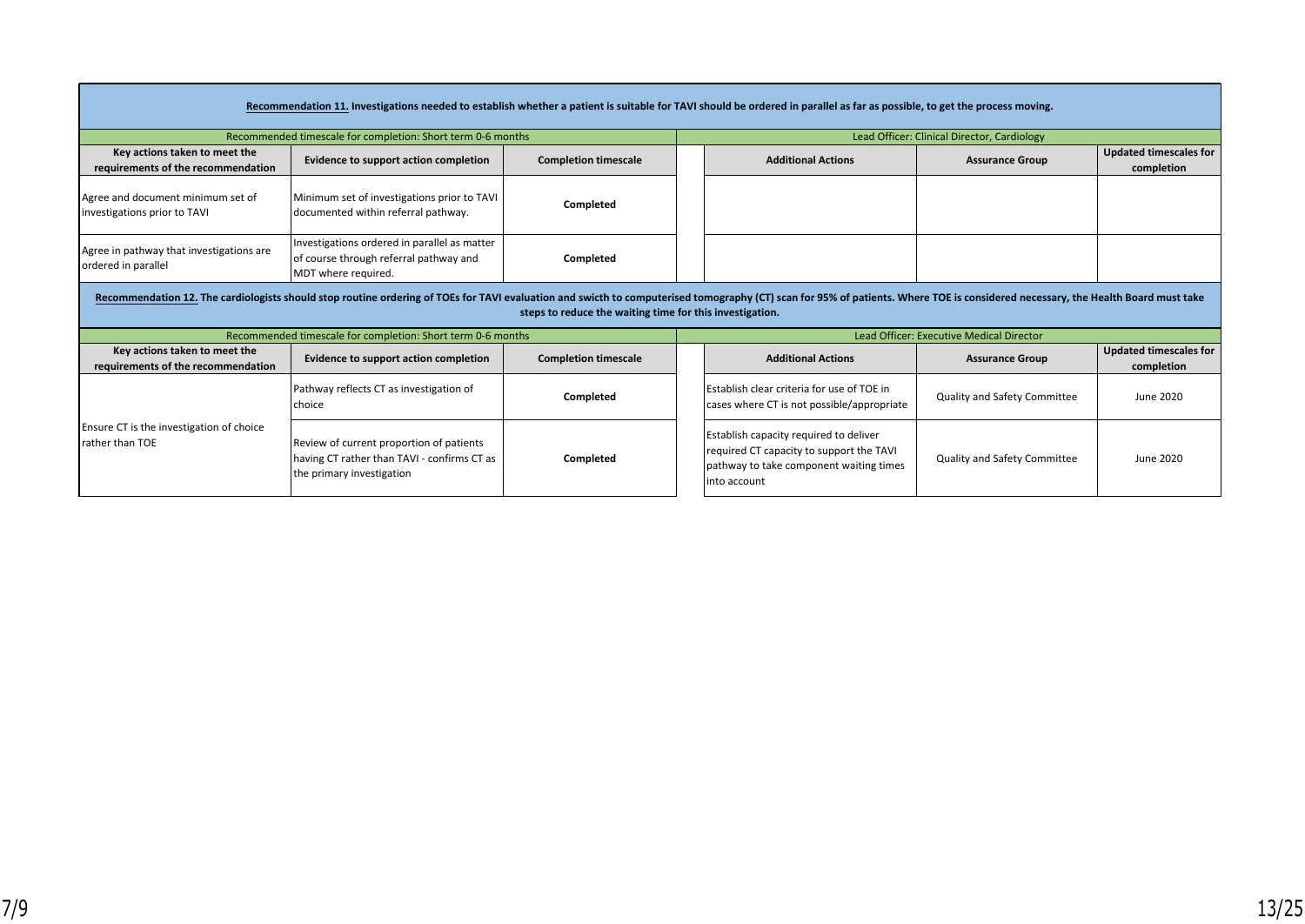|                                                                                                                                                                                                                                                                                                                                                            |                                                                                                                                                  |                             | Recommendation 13. The Health Board should make provision for relatives of the 32 patients covered by this review to discuss with a cardiologist the case summary relevant to their relative at Appendix 2. The Health Board s<br>ensure that Duty of Candour is enacted for those instances where patients were deemed to have received unsatisfactory care. |                                          |                                             |  |
|------------------------------------------------------------------------------------------------------------------------------------------------------------------------------------------------------------------------------------------------------------------------------------------------------------------------------------------------------------|--------------------------------------------------------------------------------------------------------------------------------------------------|-----------------------------|---------------------------------------------------------------------------------------------------------------------------------------------------------------------------------------------------------------------------------------------------------------------------------------------------------------------------------------------------------------|------------------------------------------|---------------------------------------------|--|
|                                                                                                                                                                                                                                                                                                                                                            | Recommended timescale for completion: Short term 0-6 months                                                                                      |                             | Lead Officer: Head of Patient Experience                                                                                                                                                                                                                                                                                                                      |                                          |                                             |  |
| Key actions taken to meet the<br>requirements of the recommendation                                                                                                                                                                                                                                                                                        | Evidence to support action completion                                                                                                            | <b>Completion timescale</b> | <b>Additional Actions</b>                                                                                                                                                                                                                                                                                                                                     | <b>Assurance Group</b>                   | <b>Updated timescales for</b><br>completion |  |
| Initial communication with families and<br>next of kin of the first cohort of patients to<br>inform them that RCP will be reviewing<br>casenotes                                                                                                                                                                                                           | Communication with families and next of<br>  kin                                                                                                 | Completed                   |                                                                                                                                                                                                                                                                                                                                                               |                                          |                                             |  |
| Communication to inform families and next<br>of kin that casenote review has been<br>completed and offer time to meet to<br>discuss                                                                                                                                                                                                                        | Communication with families and next of<br>  kin                                                                                                 | Completed                   |                                                                                                                                                                                                                                                                                                                                                               |                                          |                                             |  |
| Offer meetings with families to discuss<br>outcomes of the review and the RCP's<br>findings with regard to their relative                                                                                                                                                                                                                                  | Communication with families and next of<br>l kin                                                                                                 | Completed                   |                                                                                                                                                                                                                                                                                                                                                               |                                          |                                             |  |
|                                                                                                                                                                                                                                                                                                                                                            |                                                                                                                                                  |                             | Recommendation 14. The Health Board should consider this report at a relevant Board quality assurance committee and develop an action plan to address the recommendations made.                                                                                                                                                                               |                                          |                                             |  |
|                                                                                                                                                                                                                                                                                                                                                            | Recommended timescale for completion: Short term 0-6 months                                                                                      |                             |                                                                                                                                                                                                                                                                                                                                                               | Lead Officer: Executive Medical Director |                                             |  |
| Key actions taken to meet the<br>requirements of the recommendation                                                                                                                                                                                                                                                                                        | Evidence to support action completion                                                                                                            | <b>Completion timescale</b> | <b>Additional Actions</b>                                                                                                                                                                                                                                                                                                                                     | <b>Assurance Group</b>                   | <b>Updated timescales for</b><br>completion |  |
| Regular updates have been provided to the<br>Health Board and Quality and Safety<br>Committee (In-Committee) over the past<br>12 months, including updates on<br>correspondence with the RCP, outline draft<br>reports and planned additional input from<br>RCP (site visit in July 2019 and planned<br>casenote review of a second cohort of<br>patients) | Agendas of Health Board and Quality and<br><b>Safety Committee</b>                                                                               | Completed                   | Monthly report to be provided for oversight<br>and scrutiny of delivery of action plan and<br>ongoing compliance with actions                                                                                                                                                                                                                                 | Quality and Safety Committee             | Monthly for minimum<br>12 months            |  |
| Action plan developed in response to the<br>report's recommendations                                                                                                                                                                                                                                                                                       | Document: Assurance Framework for the<br>delivery of the Royal College of Physicians'<br>recommendations relating to the TAVI<br>casenote review | Completed                   |                                                                                                                                                                                                                                                                                                                                                               |                                          |                                             |  |
| A report will be presented and discussed at<br>a formal meeting of the Health Board                                                                                                                                                                                                                                                                        |                                                                                                                                                  | Completed                   |                                                                                                                                                                                                                                                                                                                                                               |                                          |                                             |  |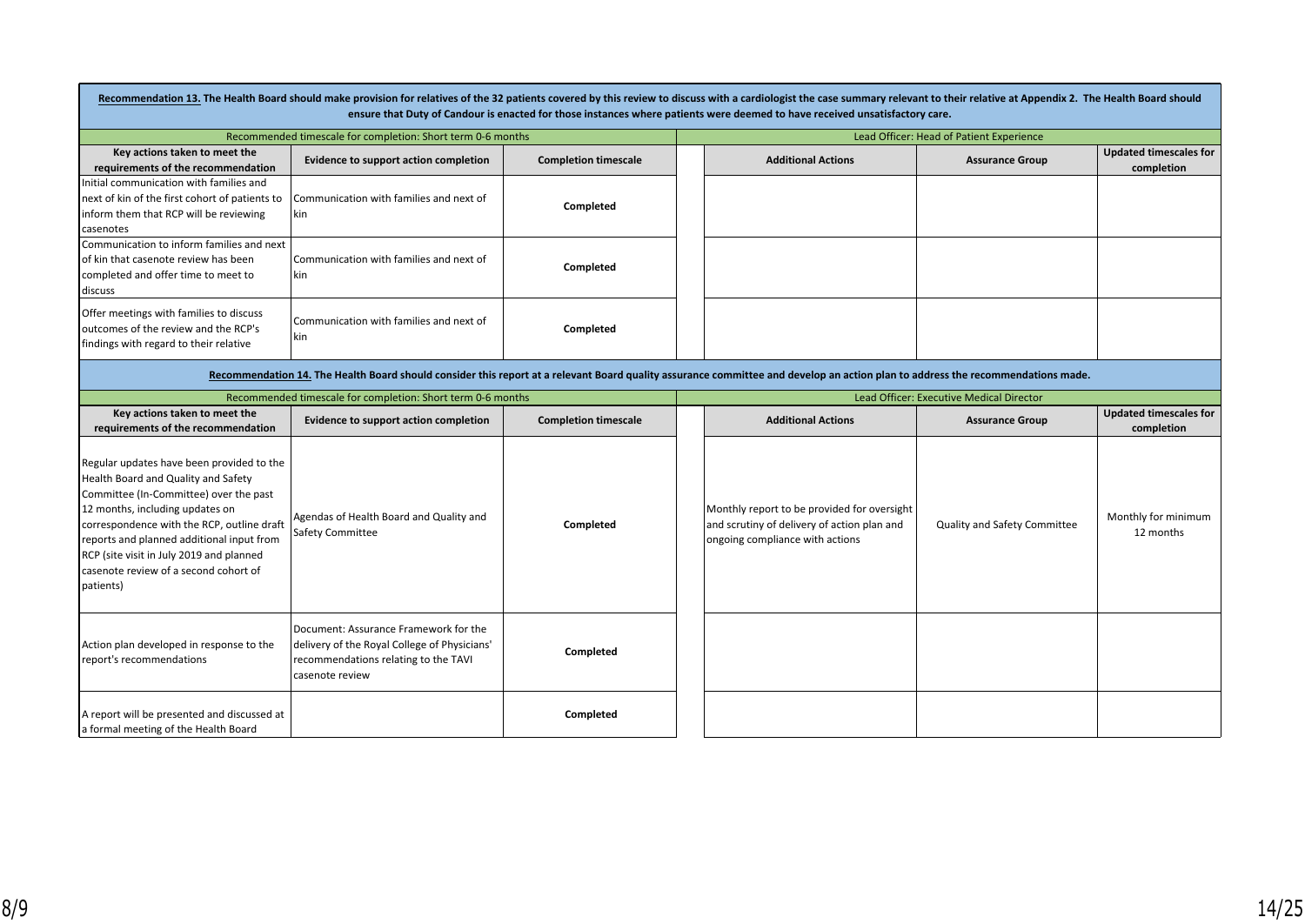| Recommendation 15. The Health Board should consider sharing the outcome of this report with the relevant bodies in Wales, to include Health Inspectorate Wales, the Welsh Health Specialist Service Commissioning and Chief Me<br><b>Officer for Wales.</b> |                                                                                                          |                             |  |                           |                                          |                                             |  |
|-------------------------------------------------------------------------------------------------------------------------------------------------------------------------------------------------------------------------------------------------------------|----------------------------------------------------------------------------------------------------------|-----------------------------|--|---------------------------|------------------------------------------|---------------------------------------------|--|
|                                                                                                                                                                                                                                                             | Recommended timescale for completion: Short term 0-6 months                                              |                             |  |                           | Lead Officer: Executive Medical Director |                                             |  |
| Key actions taken to meet the<br>requirements of the recommendation                                                                                                                                                                                         | Evidence to support action completion                                                                    | <b>Completion timescale</b> |  | <b>Additional Actions</b> | <b>Assurance Group</b>                   | <b>Updated timescales for</b><br>completion |  |
| The report has been shared with Welsh<br>Government, including the Chief Medical<br>Officer (CMO) for Wales                                                                                                                                                 | Correspondence with Welsh Government;<br>meeting with Welsh Government officials<br>and the CMO's office | Completed                   |  |                           |                                          |                                             |  |
| The report has been shared with Welsh<br>Health Specialised Services Committee<br>(WHSSC) as commissioners                                                                                                                                                  | Meeting with representatives of WHSSC                                                                    | Completed                   |  |                           |                                          |                                             |  |
| University Health Board                                                                                                                                                                                                                                     | The report has been shared with Hywel Dda Meeting with representatives of Hywel Dda<br><b>UHB</b>        | Completed                   |  |                           |                                          |                                             |  |
| The report has been formally shared with<br>Health Inspectorate Wales (HIW)                                                                                                                                                                                 | Report shared with HIW                                                                                   | Completed                   |  |                           |                                          |                                             |  |
| All Health Boards whose patients were<br>involved in this review have been informed<br>of the review's findings and the actions<br>being taken                                                                                                              | Other HBs informed                                                                                       | Completed                   |  |                           |                                          |                                             |  |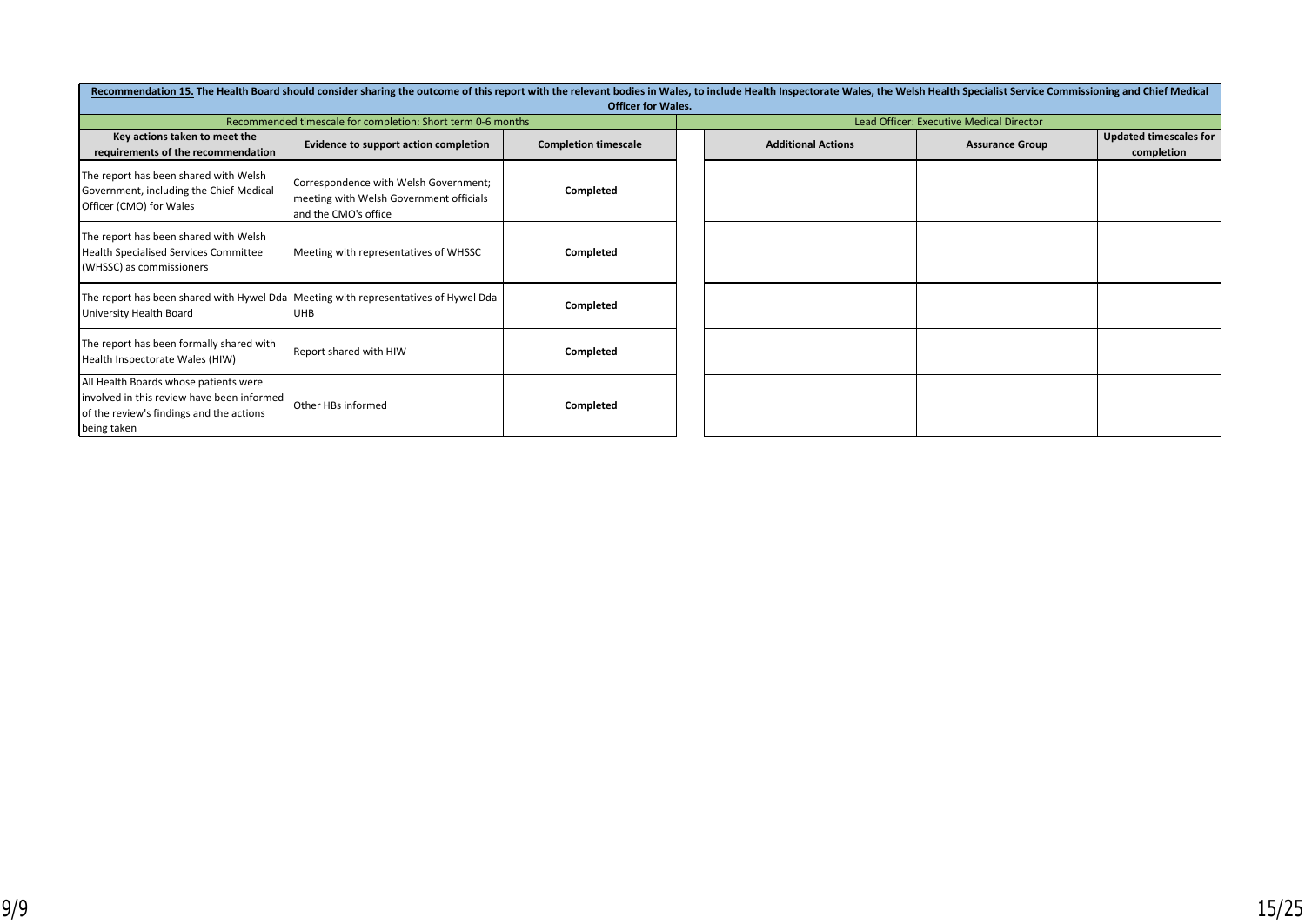#### Assurance Framework for the delivery of the Royal College of Physicians' recommendations relating to the TAVI Site Visit review

|   |                                                                                                     | Recommendation 1. The Health Board should also consider sharing the outcome of this report with the relevant bodies in Wales, to include Health Inspectorate Wales, the Welsh Health Specialist Service Commissioning and chie                                                                                                                                                                                                                                  |                             |  |                           |                                                         |                                             |  |
|---|-----------------------------------------------------------------------------------------------------|-----------------------------------------------------------------------------------------------------------------------------------------------------------------------------------------------------------------------------------------------------------------------------------------------------------------------------------------------------------------------------------------------------------------------------------------------------------------|-----------------------------|--|---------------------------|---------------------------------------------------------|---------------------------------------------|--|
|   | officer for Wales.                                                                                  |                                                                                                                                                                                                                                                                                                                                                                                                                                                                 |                             |  |                           |                                                         |                                             |  |
|   |                                                                                                     | Recommended timescale for completion: Short term 0-6 months                                                                                                                                                                                                                                                                                                                                                                                                     |                             |  |                           | Lead Officer: Executive Medical Director                |                                             |  |
|   | Key actions taken to meet the<br>requirements of the recommendation                                 | Evidence to support action completion                                                                                                                                                                                                                                                                                                                                                                                                                           | <b>Completion timescale</b> |  | <b>Additional Actions</b> | <b>Assurance Group</b>                                  | <b>Updated timescales for</b><br>completion |  |
|   | Outcome of report to be shared with HIW,<br>WHSSC and Welsh Government.                             | Outcomes shared with key stakeholders                                                                                                                                                                                                                                                                                                                                                                                                                           | Completed                   |  | None                      |                                                         |                                             |  |
|   |                                                                                                     | Recommendation 2. The Health Board should appoint a single designated clinical lead for the TAVI service, with time recognised in the job plan for leadership, case planning, MDT and developing the service.                                                                                                                                                                                                                                                   |                             |  |                           |                                                         |                                             |  |
|   |                                                                                                     | Recommended timescale for completion: Immediate (0-3 months)                                                                                                                                                                                                                                                                                                                                                                                                    |                             |  |                           | Lead Officer: Unit Medical Director, Morriston Hospital |                                             |  |
|   | Key actions taken to meet the<br>requirements of the recommendation                                 | Evidence to support action completion                                                                                                                                                                                                                                                                                                                                                                                                                           | <b>Completion timescale</b> |  | <b>Additional Actions</b> | <b>Assurance Group</b>                                  | <b>Updated timescales for</b><br>completion |  |
| a | Appointment of Clinical Lead                                                                        | Appointment made to Clinical Lead post                                                                                                                                                                                                                                                                                                                                                                                                                          | Completed                   |  | None                      |                                                         |                                             |  |
|   | Job plan to include dedicated time for<br>leadership, case planning, MDT and service<br>development | Job plan to reflect time required to deliver<br>in the role.                                                                                                                                                                                                                                                                                                                                                                                                    | Completed                   |  | None                      |                                                         |                                             |  |
|   |                                                                                                     | Recommendation 3. The Health Board should review its TAVI pathway against the new service specification for TAVI published by the British Cardiovascular Intervention Society, including the concept of a 'Heart Team', the<br>recommended MDT structure, and other pathway recommendations. This work would be informed by observing TAVI services at other centres to understand procedural flow.                                                             |                             |  |                           |                                                         |                                             |  |
|   |                                                                                                     | Recommended timescale for completion: Short term 0-6 months                                                                                                                                                                                                                                                                                                                                                                                                     |                             |  |                           | Lead Officer: Unit Medical Director, Morriston Hospital |                                             |  |
|   | Key actions taken to meet the<br>requirements of the recommendation                                 | Evidence to support action completion                                                                                                                                                                                                                                                                                                                                                                                                                           | <b>Completion timescale</b> |  | <b>Additional Actions</b> | <b>Assurance Group</b>                                  | <b>Updated timescales for</b><br>completion |  |
|   | Evaluate current service specification<br>against BCIS recommendations                              | Formal assessment of service against BCIS                                                                                                                                                                                                                                                                                                                                                                                                                       | Completed                   |  | None                      |                                                         |                                             |  |
|   | Link with another UK centre                                                                         | Formal link with another UK centre and<br>share good practice                                                                                                                                                                                                                                                                                                                                                                                                   | Completed                   |  | None                      |                                                         |                                             |  |
|   |                                                                                                     | Recommendation 4. The membership of the TAVI MDT and TAVI planning meeting (the second MDT) should align with guidelines, as outlined in the conclusions for terms of reference 1.                                                                                                                                                                                                                                                                              |                             |  |                           |                                                         |                                             |  |
|   |                                                                                                     | Recommended timescale for completion: Short term 0-6 months                                                                                                                                                                                                                                                                                                                                                                                                     |                             |  |                           | Lead Officer: Unit Medical Director, Morriston Hospital |                                             |  |
|   | Key actions taken to meet the<br>requirements of the recommendation                                 | Evidence to support action completion                                                                                                                                                                                                                                                                                                                                                                                                                           | <b>Completion timescale</b> |  | <b>Additional Actions</b> | <b>Assurance Group</b>                                  | <b>Updated timescales for</b>               |  |
|   |                                                                                                     |                                                                                                                                                                                                                                                                                                                                                                                                                                                                 |                             |  |                           |                                                         | completion                                  |  |
|   | Membership of TAVI MDT aligns with<br>zuidelines                                                    | Formal review of MDT membership against<br>guidelines                                                                                                                                                                                                                                                                                                                                                                                                           | Completed                   |  | None                      |                                                         |                                             |  |
|   | Membership of TAVI planning meeting<br>aligns with guidelines                                       | Formal review of TAVI planning meeting<br>membership aginst guidelines                                                                                                                                                                                                                                                                                                                                                                                          | Completed                   |  | None                      |                                                         |                                             |  |
|   |                                                                                                     | Recommendation 5. MDT decisions should be clearly documented and shared with relevant staff, as well as patients, GPs and referring centres. Decisions on valve type, access route and procedural complexities should be made<br>MDT planning meeting and communicated to the cath lab team well in advance of the TAVI list. Shared decision making with patients is key and details of options discussed and agreed with patients should feature in the MDT r |                             |  |                           |                                                         |                                             |  |
|   |                                                                                                     | Recommended timescale for completion: Short term (0-6 months)                                                                                                                                                                                                                                                                                                                                                                                                   |                             |  |                           | Lead Officer: Unit Medical Director, Morriston Hospital |                                             |  |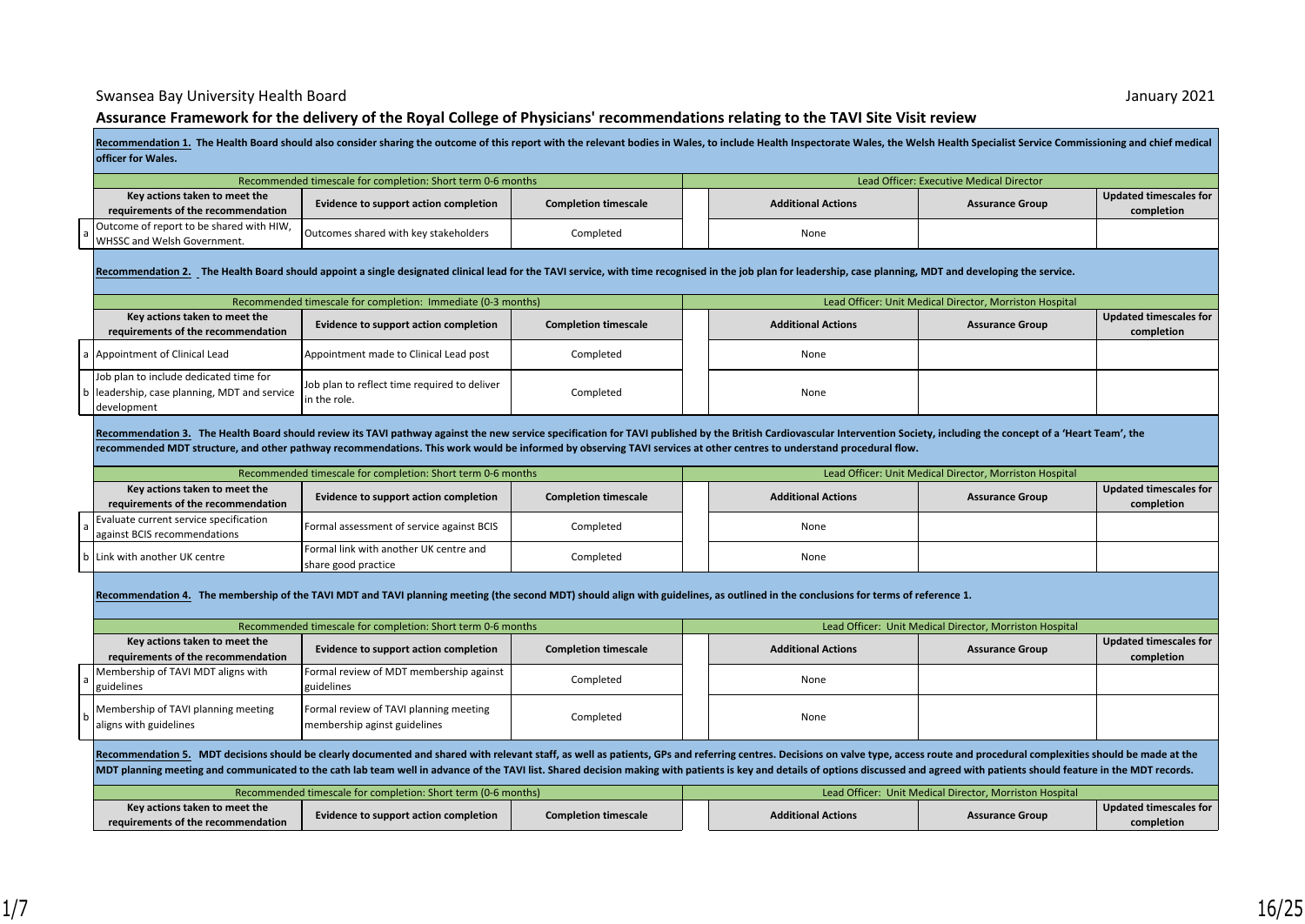| a   MDT decisions documented                                                                                   | Decisions and outcomes recorded<br>electronically at the meeting via Solus<br>system.                                                                                                                                                                             | Completed | Audit of MDT documentation | Quality & Safety Committee            | Quarterly for 12 months |
|----------------------------------------------------------------------------------------------------------------|-------------------------------------------------------------------------------------------------------------------------------------------------------------------------------------------------------------------------------------------------------------------|-----------|----------------------------|---------------------------------------|-------------------------|
| MDT decisions shared with staff, GPs and<br>referrers                                                          | Electronic outcome notes are uploaded to<br>WCP and communicated with GPs and<br>patients.                                                                                                                                                                        | Completed | Audit of MDT documentation | Quality & Safety Committee            | Quarterly for 12 months |
| MDT record reflects options discussed and<br>agreed with patient                                               | Summary of decision making and discussion<br>is transcribed into standard agreed format<br>at the MDT meeting which is uploaded to<br>WCP.                                                                                                                        | Completed | Audit of MDT documentation | <b>Quality &amp; Safety Committee</b> | Quarterly for 12 months |
| Type of valve to be used, access route &<br>d procedural detail to be communicated with<br> catheter lab staff | Written detail of planned procedures<br>including patients booked, access route and<br>valve type is circulated a week in advance<br>to all cath lab, ward and operational staff.<br>Detail further reiterated in TAVI briefing<br>checklist on day of procedure. | Completed | Audit of MDT documentation | Quality & Safety Committee            | Quarterly for 12 months |

Recommendation 6. Given the problems experienced previously, the Health Board should routinely audit the impact of new MDT decision-making arrangements, by checking with GPs, patients and referring cardiologists that documentation regarding decisions explains the MDT's recommendations, including next steps and whether the patient is on the waiting list for TAVI, with sufficient clarity.

|                                                                                                                                                                                                                                                                                                                                                               |                                                                                                                                                                                                                                                | Recommended timescale for completion: Long term (12-24 months)                                                                                   |                             |  |                                    | Lead Officer: Directorate Manager, Cardiology           |                                             |
|---------------------------------------------------------------------------------------------------------------------------------------------------------------------------------------------------------------------------------------------------------------------------------------------------------------------------------------------------------------|------------------------------------------------------------------------------------------------------------------------------------------------------------------------------------------------------------------------------------------------|--------------------------------------------------------------------------------------------------------------------------------------------------|-----------------------------|--|------------------------------------|---------------------------------------------------------|---------------------------------------------|
|                                                                                                                                                                                                                                                                                                                                                               | Key actions taken to meet the<br>requirements of the recommendation                                                                                                                                                                            | Evidence to support action completion                                                                                                            |                             |  | <b>Additional Actions</b>          | <b>Assurance Group</b>                                  | <b>Updated timescales for</b><br>completion |
|                                                                                                                                                                                                                                                                                                                                                               | Audit MDT communication and<br>a Idocumentation to ensure essential<br>information conveyed                                                                                                                                                    | Formal audit of MDT communication                                                                                                                | Completed                   |  | Ongoing audit of MDT communication | Quality & Safety Committee                              | Quarterly for 12 months                     |
| h                                                                                                                                                                                                                                                                                                                                                             | Seek feedback from GPs and referrers<br>regarding the quality of information shared<br>and that they are satisfied that this clearly<br>describes the MDT recommendation, next<br>steps and whether the patient is on the<br>TAVI waiting list | Formal stakeholder opinions canvassed                                                                                                            | Completed                   |  | Ongoing stakeholder review         | Quality & Safety Committee                              | Bi-annually 12 months                       |
|                                                                                                                                                                                                                                                                                                                                                               | Clear details provided for patients and<br>Ireferrers to contact the service                                                                                                                                                                   | Patient information leaflet contains contact<br>l details for TAVI CNS team. TAVI MDT<br>information also provided to patients and<br>referrers. | Completed                   |  |                                    |                                                         |                                             |
| Recommendation 7. The Health Board should encourage the cardiologists who provide the TAVI service to learn TAVI CT reporting. This will involve providing protected time for learning and ensuring adequate cover is in place<br>imaging cardiologist is needed in the MDT TAVI planning meeting; someone expert in echocardiograms and possibly cardiac CT. |                                                                                                                                                                                                                                                |                                                                                                                                                  |                             |  |                                    |                                                         |                                             |
|                                                                                                                                                                                                                                                                                                                                                               |                                                                                                                                                                                                                                                | Recommended timescale for completion: Short term 0-6 months                                                                                      |                             |  |                                    | Lead Officer: Unit Medical Director, Morriston Hospital |                                             |
|                                                                                                                                                                                                                                                                                                                                                               | Key actions taken to meet the<br>requirements of the recommendation                                                                                                                                                                            | Evidence to support action completion                                                                                                            | <b>Completion timescale</b> |  | <b>Additional Actions</b>          | <b>Assurance Group</b>                                  | <b>Updated timescales for</b><br>completion |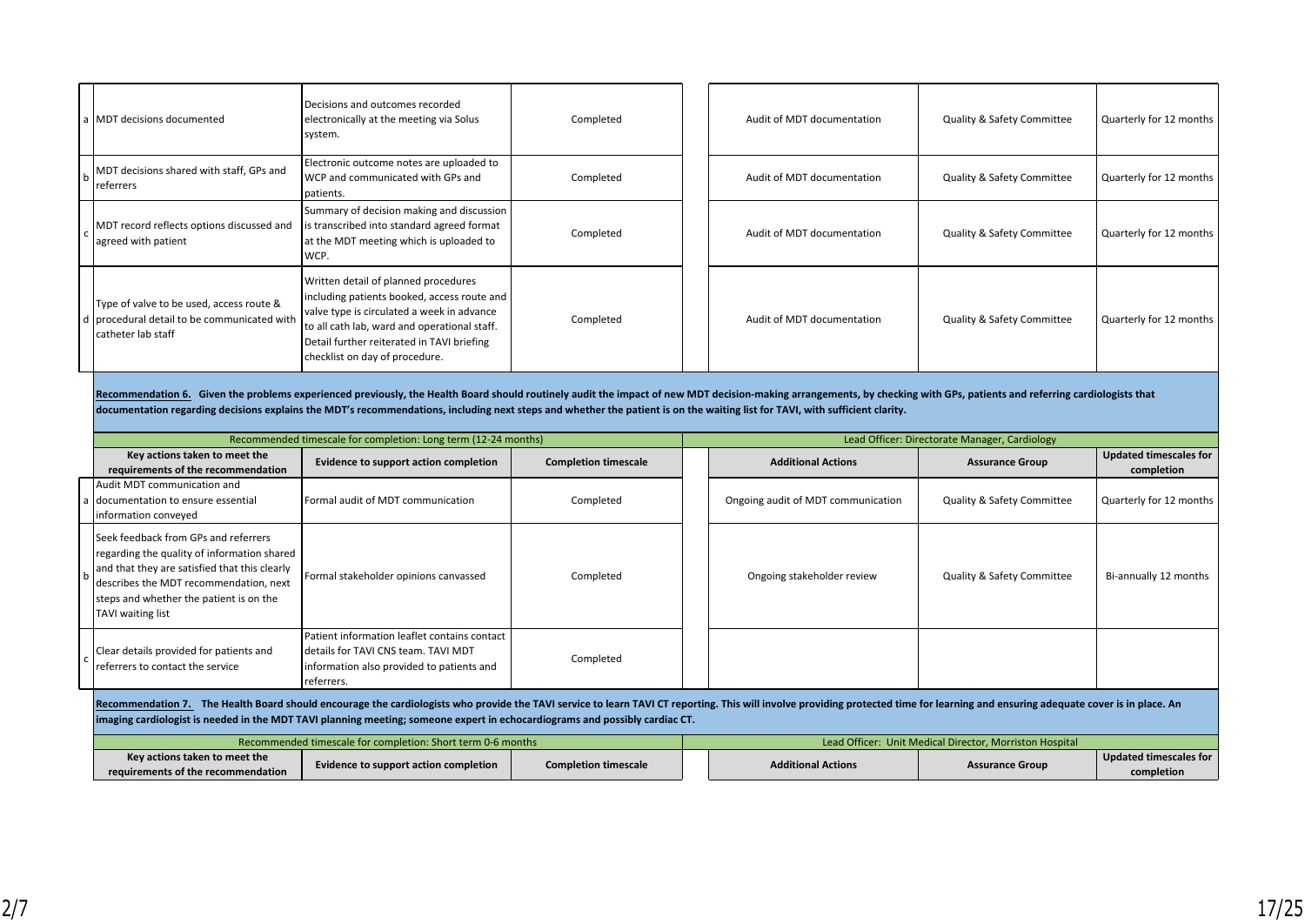| Establish ability of Cardiologists to report<br>a   TAVI CT; facilitate training for Cardiologists<br>who wish to develop this skill | Valve choice, sizing and procedural<br>  planning performed after CT analysis by the  <br>TAVI cardiologists using bespoke CT analysis<br>software (3mensio, 3mensio Medical<br>Imaging BV). This is led by two cardiologists<br>who are fully trained in cardiac CT (Drs<br>Obaid and Khurana). They have trained Dr<br>Smith and Professor Chase in CT analysis for<br>TAVI cases and are in the process of training<br>Dr Hailan, such that every TAVI operator<br>will be responsible for analysing CT scans<br>for TAVI. In the week before the TAVI<br>procedure this analysis is double-checked<br>by the two cardiologists who will be<br>performing the procedure. | Completed | None |  |
|--------------------------------------------------------------------------------------------------------------------------------------|-----------------------------------------------------------------------------------------------------------------------------------------------------------------------------------------------------------------------------------------------------------------------------------------------------------------------------------------------------------------------------------------------------------------------------------------------------------------------------------------------------------------------------------------------------------------------------------------------------------------------------------------------------------------------------|-----------|------|--|
| b   Imaging specialist available for TAVI MDT<br>covering range of modalities (echo, CT)                                             | MDT has representation from imaging<br>specialists covering Cardiac CT and MR and<br>echocardiography.                                                                                                                                                                                                                                                                                                                                                                                                                                                                                                                                                                      | Completed | None |  |

Recommendation 8. The Health Board should expedite plans for an additional nursing appointment and for dedicated administrative support. It should consider whether 0.4 whole time equivalent (WTE) administrative support wil enough and whether the second nursing position could be reduced to 0.6 WTE, instead of 0.8 WTE currently planned, in order to increase the administrative support within the same financial envelope.

|                                                                                                                                                                                                                               | Recommended timescale for completion: Short term (0-6 months)   |                             |  | Lead Officer: Directorate Manager, Cardiology |                        |                        |  |
|-------------------------------------------------------------------------------------------------------------------------------------------------------------------------------------------------------------------------------|-----------------------------------------------------------------|-----------------------------|--|-----------------------------------------------|------------------------|------------------------|--|
| Key actions taken to meet the                                                                                                                                                                                                 | Evidence to support action completion                           | <b>Completion timescale</b> |  | <b>Additional Actions</b>                     | <b>Assurance Group</b> | Updated timescales for |  |
| requirements of the recommendation                                                                                                                                                                                            |                                                                 |                             |  |                                               |                        | completion             |  |
| a Appointments made to nursing posts                                                                                                                                                                                          | Appointments made                                               | Completed                   |  | None                                          |                        |                        |  |
| b   Appointments made to admin posts                                                                                                                                                                                          | Appointment in progress, interviews<br>scheduled for 03/09/2020 | Completed                   |  |                                               |                        |                        |  |
| Recommendation 9. The Health Board should establish which cardiologists will support the service going forward and the level of commitment they will give, which should be clearly articulated in job plans. Job plans should |                                                                 |                             |  |                                               |                        |                        |  |

|                                                                     | Recommended timescale for completion: Short term (0-6 months)                                                                                                                                                                                                                                                                                                                                                                                                                                                                                                                  |                             | Lead Officer: Clinical Director of Cardiology |                           |                        |                                             |  |  |  |  |
|---------------------------------------------------------------------|--------------------------------------------------------------------------------------------------------------------------------------------------------------------------------------------------------------------------------------------------------------------------------------------------------------------------------------------------------------------------------------------------------------------------------------------------------------------------------------------------------------------------------------------------------------------------------|-----------------------------|-----------------------------------------------|---------------------------|------------------------|---------------------------------------------|--|--|--|--|
| Key actions taken to meet the<br>requirements of the recommendation | Evidence to support action completion                                                                                                                                                                                                                                                                                                                                                                                                                                                                                                                                          | <b>Completion timescale</b> |                                               | <b>Additional Actions</b> | <b>Assurance Group</b> | <b>Updated timescales for</b><br>completion |  |  |  |  |
| Confirmation of which consultants support<br>ITAVI                  | A total of five consultants will perform TAVI<br>procedures, as well as review patients in<br>clinic, present in the MDT, perform CT<br>analysis and provide post procedure care. A<br>16 week rolling rota has also been<br>developed to allow 2 all day TAVI lists per<br>week. Each list will be led by a senior<br>operator (Dr Smith and Prof Chase) to<br>facilitate training of less experience<br>operators. The other consultants are Dr<br>Khurana, Dr Obaid and Dr Hailan. These<br>arrangements to be formalised via job<br>planning process in the coming months. | Completed                   |                                               | None                      |                        |                                             |  |  |  |  |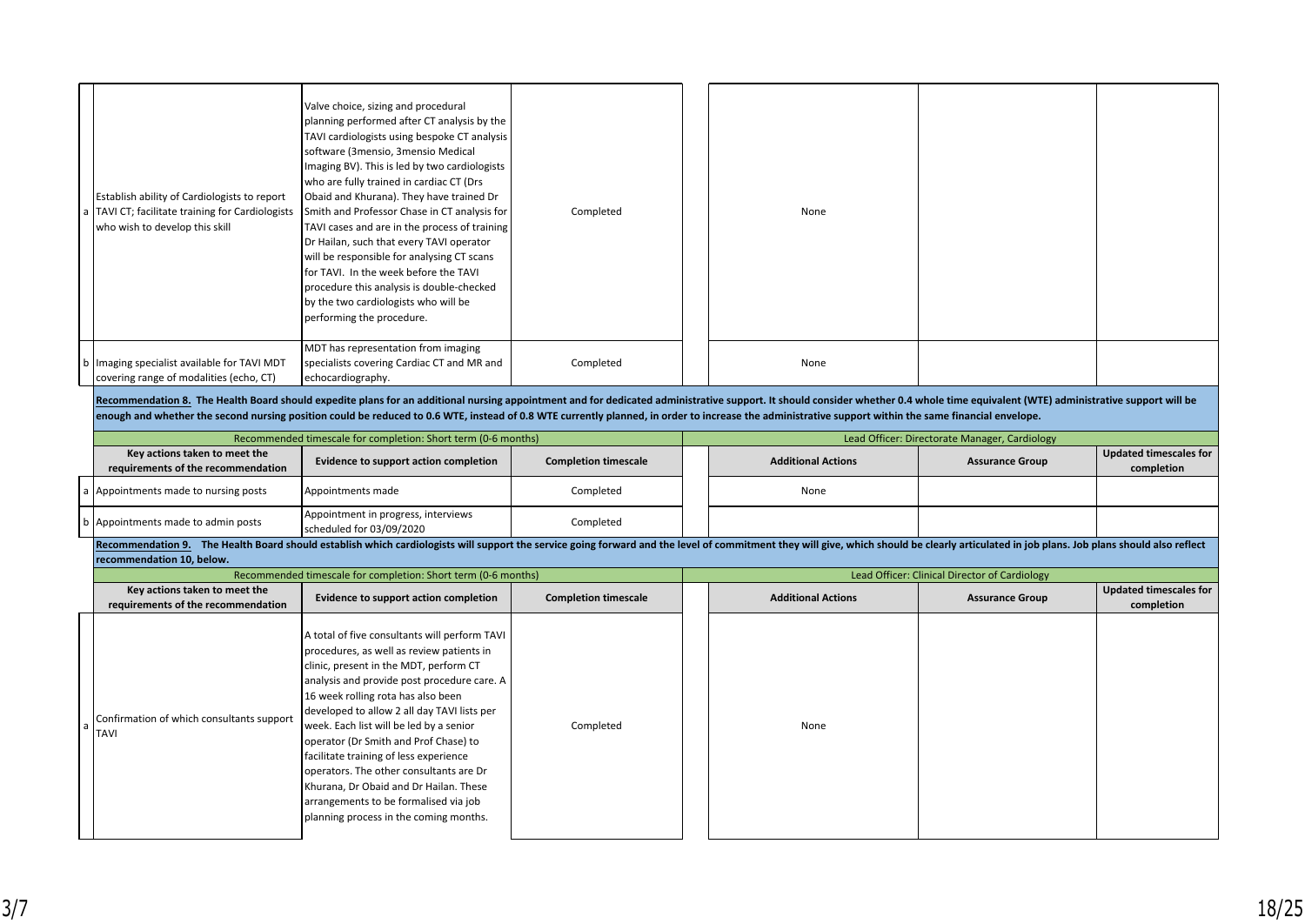| Commitment to TAVI articulated in job                                                   | Confirmation from Clinical Director for<br>Cardiology following agreement with                                                                                                                                                 | January 2021                |  | None                      |                                                         |                                             |
|-----------------------------------------------------------------------------------------|--------------------------------------------------------------------------------------------------------------------------------------------------------------------------------------------------------------------------------|-----------------------------|--|---------------------------|---------------------------------------------------------|---------------------------------------------|
| plans                                                                                   |                                                                                                                                                                                                                                |                             |  |                           |                                                         |                                             |
|                                                                                         | consultants                                                                                                                                                                                                                    |                             |  |                           |                                                         |                                             |
|                                                                                         | Confirmation from Clinical Director for                                                                                                                                                                                        |                             |  |                           |                                                         |                                             |
| Job plans for TAVI consultants to reflect                                               | Cardiology following agreement with                                                                                                                                                                                            | January 2021                |  | None                      |                                                         |                                             |
| expetations for leadership and engagement                                               | consultants                                                                                                                                                                                                                    |                             |  |                           |                                                         |                                             |
| a. Clinical ownership of patients receiving TAVI before, during and after the procedure | Recommendation 10. The Standard Operating Procedure (SOP) for the TAVI service should articulate the Health Board's expectations for:                                                                                          |                             |  |                           |                                                         |                                             |
| b. The cardiologists to demonstrate leadership for the wider team                       |                                                                                                                                                                                                                                |                             |  |                           |                                                         |                                             |
|                                                                                         | c. The cardiologists to engage proactively with consultant colleagues in other specialties to plan contingency arrangements for patients where problems may be encountered, and to involve colleagues in these arrangements ea |                             |  |                           |                                                         |                                             |
| d. Attendance at cath lab team briefings on the TAVI list.                              |                                                                                                                                                                                                                                |                             |  |                           |                                                         |                                             |
|                                                                                         |                                                                                                                                                                                                                                |                             |  |                           |                                                         |                                             |
|                                                                                         |                                                                                                                                                                                                                                |                             |  |                           |                                                         |                                             |
|                                                                                         | Recommended timescale for completion: Short term 0-6 months                                                                                                                                                                    |                             |  |                           | Lead Officer: Executive Medical Director                |                                             |
| Key actions taken to meet the<br>requirements of the recommendation                     | Evidence to support action completion                                                                                                                                                                                          | <b>Completion timescale</b> |  | <b>Additional Actions</b> | <b>Assurance Group</b>                                  | <b>Updated timescales for</b><br>completion |
| <b>Expectations of Health Board regarding</b>                                           |                                                                                                                                                                                                                                |                             |  |                           |                                                         |                                             |
| TAVI service articulated in letter from                                                 |                                                                                                                                                                                                                                |                             |  |                           |                                                         |                                             |
| Executive Medical Director to all                                                       |                                                                                                                                                                                                                                | Completed                   |  | None                      |                                                         |                                             |
| consultants in Cardiology and Cardiac                                                   |                                                                                                                                                                                                                                |                             |  |                           |                                                         |                                             |
| Surgery                                                                                 |                                                                                                                                                                                                                                |                             |  |                           |                                                         |                                             |
|                                                                                         |                                                                                                                                                                                                                                |                             |  |                           |                                                         |                                             |
|                                                                                         | Recommendation 11. The TAVI team should develop a more integrated approach to dealing with the issues of consent and TAVI emergencies. Shared decision making/discussion with patients around potential 'bail out' options sho |                             |  |                           |                                                         |                                             |
| take place in clinic and prior to a patient's procedure.                                |                                                                                                                                                                                                                                |                             |  |                           |                                                         |                                             |
|                                                                                         | Recommended timescale for completion: Short term 0-6 months                                                                                                                                                                    |                             |  |                           | Lead Officer: Clinical Director, Cardiology             |                                             |
| Key actions taken to meet the                                                           | Evidence to support action completion                                                                                                                                                                                          | <b>Completion timescale</b> |  | <b>Additional Actions</b> | <b>Assurance Group</b>                                  | <b>Updated timescales for</b>               |
| requirements of the recommendation                                                      |                                                                                                                                                                                                                                |                             |  |                           |                                                         | completion                                  |
| Decisions regarding escalation in care and                                              | Formal incorporation of agreed escalation                                                                                                                                                                                      | Completed                   |  | None                      |                                                         |                                             |
| bail-out' to be made in MDT                                                             | and ceilings of care in MDT documentation                                                                                                                                                                                      |                             |  |                           |                                                         |                                             |
| Shared decision-making with patients                                                    | MDT documentation records shared                                                                                                                                                                                               |                             |  |                           |                                                         |                                             |
| around escalation and 'bail out'                                                        | decision-making with patient                                                                                                                                                                                                   | Completed                   |  | None                      |                                                         |                                             |
|                                                                                         |                                                                                                                                                                                                                                |                             |  |                           |                                                         |                                             |
|                                                                                         | Recommendation 12. The Health Board should review the designation of beds for TAVI, on the ward and for recovery and intensive care. Priority in terms of beds should be given to patients requiring TAVI ahead of non-life-th |                             |  |                           |                                                         |                                             |
|                                                                                         | conditions. Patients requiring intensive care should be cared for on the cardiac intensive care unit (ITU), not the general ITU.                                                                                               |                             |  |                           |                                                         |                                             |
|                                                                                         |                                                                                                                                                                                                                                |                             |  |                           |                                                         |                                             |
| Key actions taken to meet the                                                           | Recommended timescale for completion: Medium term (6-12 months)                                                                                                                                                                |                             |  |                           | Lead Officer:                                           |                                             |
| requirements of the recommendation                                                      | Evidence to support action completion                                                                                                                                                                                          | <b>Completion timescale</b> |  | <b>Additional Actions</b> | <b>Assurance Group</b>                                  | <b>Updated timescales for</b><br>completion |
| Standard Operating Procedure for TAVI to                                                |                                                                                                                                                                                                                                |                             |  |                           |                                                         |                                             |
| include clear designation of beds post-                                                 | Formalisation in SOP                                                                                                                                                                                                           | Completed                   |  | None                      |                                                         |                                             |
|                                                                                         |                                                                                                                                                                                                                                |                             |  |                           |                                                         |                                             |
| procedure                                                                               |                                                                                                                                                                                                                                |                             |  |                           |                                                         |                                             |
| Standard Operating Procedure to specify                                                 |                                                                                                                                                                                                                                |                             |  |                           |                                                         |                                             |
| Cardiac ITU rather than General ITU for                                                 | Formalisation in SOP                                                                                                                                                                                                           | Completed                   |  | None                      |                                                         |                                             |
| TAVI patients who require Level 3 care                                                  |                                                                                                                                                                                                                                |                             |  |                           |                                                         |                                             |
|                                                                                         |                                                                                                                                                                                                                                |                             |  |                           |                                                         |                                             |
|                                                                                         | Recommendation 13. The Health Board should make a substantive appointment to the position of clinical director for cardiology as soon as possible.                                                                             |                             |  |                           |                                                         |                                             |
|                                                                                         |                                                                                                                                                                                                                                |                             |  |                           |                                                         |                                             |
|                                                                                         | Recommended timescale for completion: Short term 0-6 months                                                                                                                                                                    |                             |  |                           | Lead Officer: Unit Medical Director, Morriston Hospital |                                             |
|                                                                                         |                                                                                                                                                                                                                                |                             |  |                           |                                                         |                                             |
|                                                                                         |                                                                                                                                                                                                                                |                             |  |                           |                                                         |                                             |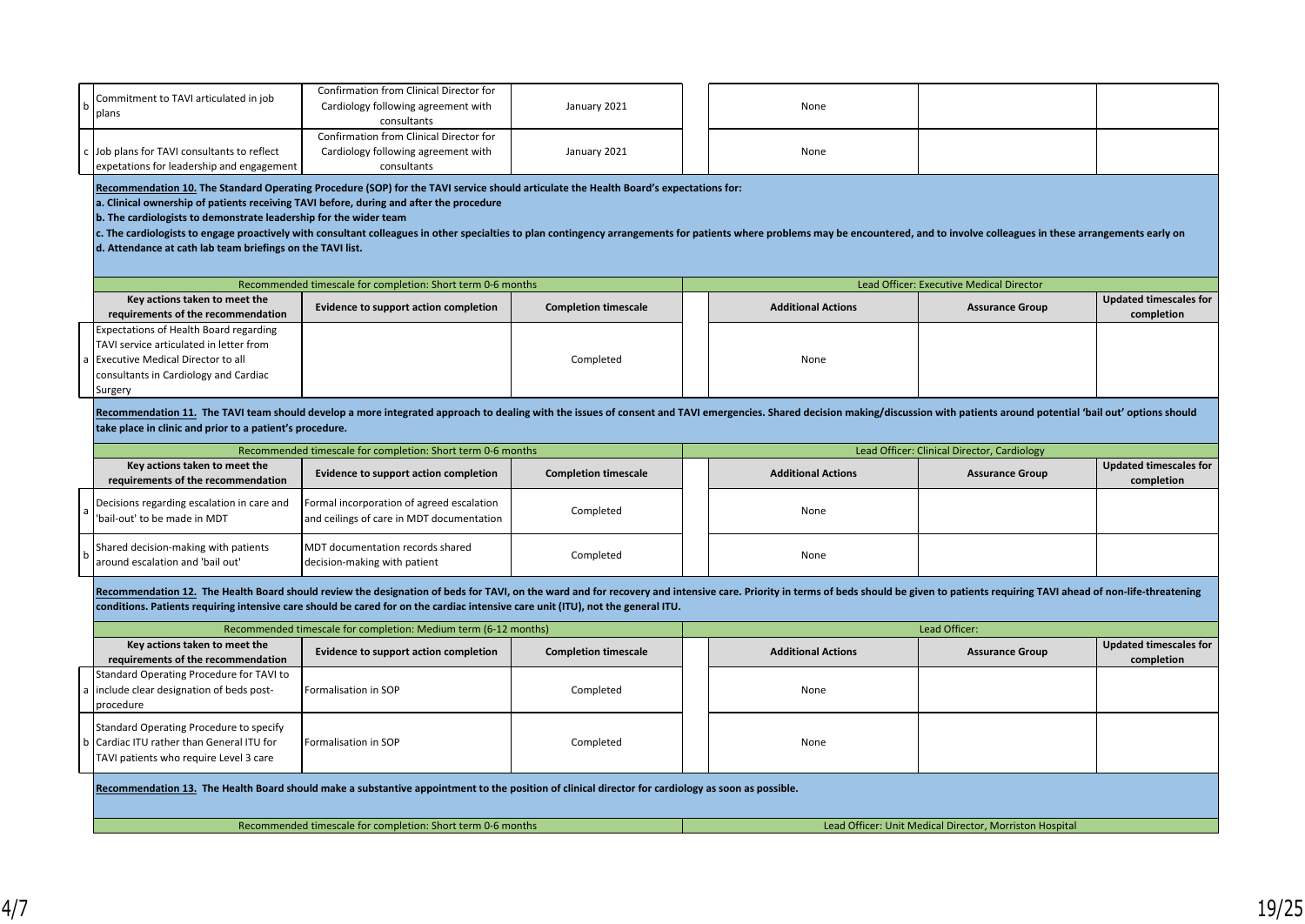|                                                                                                                                                                                                                                                                                                                                                                                                                                                                                         | Key actions taken to meet the<br>requirements of the recommendation   | Evidence to support action completion                                                                                                                                                                                                                                                                                                                                         | <b>Completion timescale</b> |                                                | <b>Additional Actions</b>                                                                                                                                                             | <b>Assurance Group</b>                             | <b>Updated timescales for</b><br>completion |  |  |  |  |
|-----------------------------------------------------------------------------------------------------------------------------------------------------------------------------------------------------------------------------------------------------------------------------------------------------------------------------------------------------------------------------------------------------------------------------------------------------------------------------------------|-----------------------------------------------------------------------|-------------------------------------------------------------------------------------------------------------------------------------------------------------------------------------------------------------------------------------------------------------------------------------------------------------------------------------------------------------------------------|-----------------------------|------------------------------------------------|---------------------------------------------------------------------------------------------------------------------------------------------------------------------------------------|----------------------------------------------------|---------------------------------------------|--|--|--|--|
| l a                                                                                                                                                                                                                                                                                                                                                                                                                                                                                     | Appointment of Clinical Director for<br>Cardiology                    | Substantive appointment made                                                                                                                                                                                                                                                                                                                                                  | Completed                   |                                                | None                                                                                                                                                                                  |                                                    |                                             |  |  |  |  |
|                                                                                                                                                                                                                                                                                                                                                                                                                                                                                         |                                                                       | Recommendation 14. The Health Board should forge links with the TAVI service in appropriate UK centres to agree a set of referral guidelines for patients in Wales.                                                                                                                                                                                                           |                             |                                                |                                                                                                                                                                                       |                                                    |                                             |  |  |  |  |
|                                                                                                                                                                                                                                                                                                                                                                                                                                                                                         |                                                                       | Recommended timescale for completion: Long term (12-24 months)                                                                                                                                                                                                                                                                                                                |                             |                                                | Lead Officer: Clinical Director for Cardiology                                                                                                                                        |                                                    |                                             |  |  |  |  |
|                                                                                                                                                                                                                                                                                                                                                                                                                                                                                         | Key actions taken to meet the<br>requirements of the recommendation   | <b>Evidence to support action completion</b>                                                                                                                                                                                                                                                                                                                                  | <b>Completion timescale</b> |                                                | <b>Additional Actions</b>                                                                                                                                                             | <b>Assurance Group</b>                             | <b>Updated timescales for</b><br>completion |  |  |  |  |
|                                                                                                                                                                                                                                                                                                                                                                                                                                                                                         | Establish formal link with another UK TAVI<br>centre                  | Formalisation of link with another UK<br>centre - agreement between senior leaders.<br>See R3(b), above.                                                                                                                                                                                                                                                                      | Completed                   |                                                | None                                                                                                                                                                                  |                                                    |                                             |  |  |  |  |
| b                                                                                                                                                                                                                                                                                                                                                                                                                                                                                       | Referral guidelines agreed                                            | SB contributing to national referral<br>guidelines being coordinated by WHSSC                                                                                                                                                                                                                                                                                                 | Completed                   |                                                | Seek feedback from referrers                                                                                                                                                          |                                                    |                                             |  |  |  |  |
|                                                                                                                                                                                                                                                                                                                                                                                                                                                                                         |                                                                       | Recommendation 15. The Health Board should continue to be vigilant to the risk of a deterioration in TAVI waiting times for the TAVI service, and the impact on life expectancy for those patients awaiting. The risk score sh<br>ongoing concerns regarding the sustainability of the current service. The TAVI service needs to remain high on the corporate risk register. |                             |                                                |                                                                                                                                                                                       |                                                    |                                             |  |  |  |  |
|                                                                                                                                                                                                                                                                                                                                                                                                                                                                                         |                                                                       | Recommended timescale for completion: Short term 0-6 months                                                                                                                                                                                                                                                                                                                   |                             |                                                |                                                                                                                                                                                       | Lead Officer: Service Director, Morriston Hospital |                                             |  |  |  |  |
|                                                                                                                                                                                                                                                                                                                                                                                                                                                                                         | Key actions taken to meet the<br>requirements of the recommendation   | Evidence to support action completion                                                                                                                                                                                                                                                                                                                                         | <b>Completion timescale</b> |                                                | <b>Additional Actions</b>                                                                                                                                                             | <b>Assurance Group</b>                             | <b>Updated timescales for</b><br>completion |  |  |  |  |
|                                                                                                                                                                                                                                                                                                                                                                                                                                                                                         | TAVI waiting list to be reviewed at weekly<br>operational meeting     | Minutes of fortnightly Silver operational<br>meeting                                                                                                                                                                                                                                                                                                                          | Completed                   |                                                | None                                                                                                                                                                                  |                                                    |                                             |  |  |  |  |
|                                                                                                                                                                                                                                                                                                                                                                                                                                                                                         | b   TAVI remains of Health Board Risk Register                        | TAVI on Health Board Risk Register                                                                                                                                                                                                                                                                                                                                            | Completed                   |                                                | Risk Register reviewed monthly and<br>evaluated against progress with action plan                                                                                                     | Quality and Safety Committee                       | Quarterly for 18-24<br>months               |  |  |  |  |
|                                                                                                                                                                                                                                                                                                                                                                                                                                                                                         | picture of incidents.                                                 | Recommendation 16. The Health Board must ensure that all incidents related to TAVI are captured in a single database, and that staff understand the importance of reporting incidents on Datix, to provide a complete and cohe                                                                                                                                                |                             |                                                |                                                                                                                                                                                       |                                                    |                                             |  |  |  |  |
|                                                                                                                                                                                                                                                                                                                                                                                                                                                                                         |                                                                       | Recommended timescale for completion: Short term 0-6 months                                                                                                                                                                                                                                                                                                                   |                             | Lead Officer: Clinical Director for Cardiology |                                                                                                                                                                                       |                                                    |                                             |  |  |  |  |
|                                                                                                                                                                                                                                                                                                                                                                                                                                                                                         | Key actions taken to meet the<br>requirements of the recommendation   | Evidence to support action completion                                                                                                                                                                                                                                                                                                                                         | <b>Completion timescale</b> |                                                | <b>Additional Actions</b>                                                                                                                                                             | <b>Assurance Group</b>                             | <b>Updated timescales for</b><br>completion |  |  |  |  |
|                                                                                                                                                                                                                                                                                                                                                                                                                                                                                         | All TAVI incidents to be captured in DATIX                            | Recording of TAVI incidents in DATIX                                                                                                                                                                                                                                                                                                                                          | Completed                   |                                                | Incidents reviewed at TAVI M&M meeting<br>monthly; all incidents escalated to Delivery<br>Unit Senior Team and TAVI Gold command;<br>reviewed by Corporate Patient Safety team        | <b>Quality and Safety Committee</b>                | 12 months                                   |  |  |  |  |
| Recommendation 17. The Health Board should establish a specific TAVI morbidity & mortality (M&M) meeting, attended by the TAVI cardiologists, TAVI clinical nurse specialist (CNS) and other staff who support the service. Th<br>should be minuted and the minutes shared widely, so that learning can be spread. There should be some element of externality to these meetings. Once established, it should be a priority for the TAVI M&M to review mortality<br>previous six months |                                                                       |                                                                                                                                                                                                                                                                                                                                                                               |                             |                                                |                                                                                                                                                                                       |                                                    |                                             |  |  |  |  |
|                                                                                                                                                                                                                                                                                                                                                                                                                                                                                         | Recommended timescale for completion: Short term 0-6 months           |                                                                                                                                                                                                                                                                                                                                                                               |                             |                                                |                                                                                                                                                                                       | Lead Officer: Clinical Director for Cardiology     |                                             |  |  |  |  |
|                                                                                                                                                                                                                                                                                                                                                                                                                                                                                         | Key actions taken to meet the<br>requirements of the recommendation   | Evidence to support action completion                                                                                                                                                                                                                                                                                                                                         | <b>Completion timescale</b> |                                                | <b>Additional Actions</b>                                                                                                                                                             | <b>Assurance Group</b>                             | <b>Updated timescales for</b><br>completion |  |  |  |  |
|                                                                                                                                                                                                                                                                                                                                                                                                                                                                                         | Multidisciplinary TAVI Morbidity and<br>Mortality meeting established | TAVI M&M meeting established                                                                                                                                                                                                                                                                                                                                                  | Completed                   |                                                | Minutes of TAVI M&M meeting reviewed<br>monthly in Delivery Unit Quality and Safety<br>meeting; issues to be escalated to TAVI<br>Gold. Bi-annual review of TAVI M&M<br>meeting notes | TAVI Gold command meeting                          | 12 months                                   |  |  |  |  |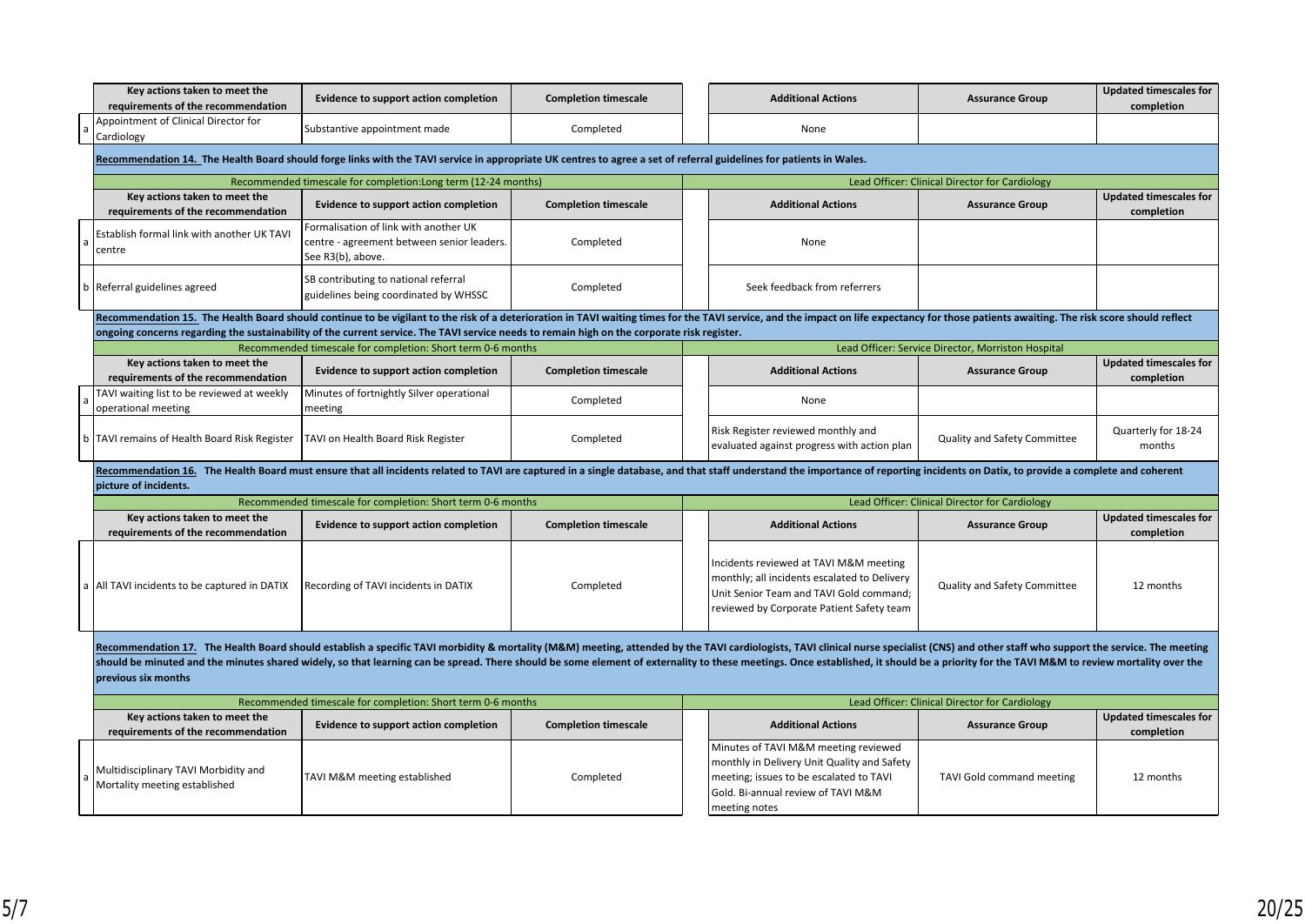|                                                                                                                                                                                                                                                                                                                                                                                                                                                                                                                                                                                                                                                     | TAVI M&M meeting to include 6-monthly<br>review of mortality                                                                                                                 | TAVI M&M agenda to include 6-month<br>mortality review<br>should be presented and discussed within the TAVI team, as well as with cardiac surgeons and other clinicians who support the service.                                                                                                                           | Completed                   | Minutes of TAVI M&M meeting reviewed<br>monthly in Delivery Unit Quality and Safety<br>meeting; issues to be escalated to TAVI<br>TAVI Gold command meeting<br>12 months<br>Gold. Bi-annual review of TAVI M&M<br>meeting notes<br>Recommendation 18. The TAVI cardiologists should agree on a named audit lead for TAVI. All the consultant cardiologists should take responsibility for inputting outcome data into the BCIS database. TAVI data for the previo<br>Lead Officer: Clinical Director for Cardiology |                                                                                                                                                 |                                           |                                             |  |  |  |  |
|-----------------------------------------------------------------------------------------------------------------------------------------------------------------------------------------------------------------------------------------------------------------------------------------------------------------------------------------------------------------------------------------------------------------------------------------------------------------------------------------------------------------------------------------------------------------------------------------------------------------------------------------------------|------------------------------------------------------------------------------------------------------------------------------------------------------------------------------|----------------------------------------------------------------------------------------------------------------------------------------------------------------------------------------------------------------------------------------------------------------------------------------------------------------------------|-----------------------------|---------------------------------------------------------------------------------------------------------------------------------------------------------------------------------------------------------------------------------------------------------------------------------------------------------------------------------------------------------------------------------------------------------------------------------------------------------------------------------------------------------------------|-------------------------------------------------------------------------------------------------------------------------------------------------|-------------------------------------------|---------------------------------------------|--|--|--|--|
|                                                                                                                                                                                                                                                                                                                                                                                                                                                                                                                                                                                                                                                     | Key actions taken to meet the                                                                                                                                                | Recommended timescale for completion: Medium term (6-12 months)                                                                                                                                                                                                                                                            |                             |                                                                                                                                                                                                                                                                                                                                                                                                                                                                                                                     | <b>Updated timescales for</b>                                                                                                                   |                                           |                                             |  |  |  |  |
|                                                                                                                                                                                                                                                                                                                                                                                                                                                                                                                                                                                                                                                     | requirements of the recommendation                                                                                                                                           | Evidence to support action completion                                                                                                                                                                                                                                                                                      | <b>Completion timescale</b> |                                                                                                                                                                                                                                                                                                                                                                                                                                                                                                                     | <b>Additional Actions</b>                                                                                                                       | <b>Assurance Group</b>                    | completion                                  |  |  |  |  |
| a                                                                                                                                                                                                                                                                                                                                                                                                                                                                                                                                                                                                                                                   | Appointment of named audit lead for TAVI                                                                                                                                     | Named Audit Lead identified for TAVI                                                                                                                                                                                                                                                                                       | Completed                   |                                                                                                                                                                                                                                                                                                                                                                                                                                                                                                                     | None                                                                                                                                            |                                           |                                             |  |  |  |  |
|                                                                                                                                                                                                                                                                                                                                                                                                                                                                                                                                                                                                                                                     | Audit lead to present TAVI data to<br>multidisciplinary team                                                                                                                 | Audit data presented to MDT                                                                                                                                                                                                                                                                                                | Completed                   |                                                                                                                                                                                                                                                                                                                                                                                                                                                                                                                     | None                                                                                                                                            |                                           |                                             |  |  |  |  |
|                                                                                                                                                                                                                                                                                                                                                                                                                                                                                                                                                                                                                                                     |                                                                                                                                                                              | Recommendation 19. The Health Board should resist any expansion or innovation of the TAVI service in terms of access, techniques and devices, until it can be confident that existing provision is meeting the requirements of<br>TAVI service and that any issues around complications have been identified and corrected |                             |                                                                                                                                                                                                                                                                                                                                                                                                                                                                                                                     |                                                                                                                                                 |                                           |                                             |  |  |  |  |
|                                                                                                                                                                                                                                                                                                                                                                                                                                                                                                                                                                                                                                                     |                                                                                                                                                                              | Recommended timescale for completion: Long term (12-24 months)                                                                                                                                                                                                                                                             |                             |                                                                                                                                                                                                                                                                                                                                                                                                                                                                                                                     |                                                                                                                                                 | Lead Officer: Exectutive Medical Director |                                             |  |  |  |  |
|                                                                                                                                                                                                                                                                                                                                                                                                                                                                                                                                                                                                                                                     | Key actions taken to meet the<br>requirements of the recommendation                                                                                                          | Evidence to support action completion                                                                                                                                                                                                                                                                                      | <b>Completion timescale</b> |                                                                                                                                                                                                                                                                                                                                                                                                                                                                                                                     | <b>Additional Actions</b>                                                                                                                       | <b>Assurance Group</b>                    | <b>Updated timescales for</b><br>completion |  |  |  |  |
|                                                                                                                                                                                                                                                                                                                                                                                                                                                                                                                                                                                                                                                     | Any proposal for new form of access,<br>technique or device to be accompanied by<br><b>Standard Operating Procedure and</b><br>assurance regarding ability to deliver safely | Submissions to TAVI Gold Command                                                                                                                                                                                                                                                                                           | Completed                   |                                                                                                                                                                                                                                                                                                                                                                                                                                                                                                                     | Initiation of any new form of access,<br>technique or device to be reported as part<br>of the quality report to Quality and Safety<br>Committee | Quality and Safety Committee              | 24 months                                   |  |  |  |  |
|                                                                                                                                                                                                                                                                                                                                                                                                                                                                                                                                                                                                                                                     | Service developments to align with national<br>best practice and ensuring the TAVI service<br>is up to date                                                                  | Submissions to TAVI Gold Command                                                                                                                                                                                                                                                                                           | Completed                   |                                                                                                                                                                                                                                                                                                                                                                                                                                                                                                                     |                                                                                                                                                 |                                           |                                             |  |  |  |  |
|                                                                                                                                                                                                                                                                                                                                                                                                                                                                                                                                                                                                                                                     | lower risk patients.                                                                                                                                                         | Recommendation 20. The cardiologists and cardiac surgeons should support the move led by the commissioners to develop an aortic stenosis pathway. All parties should consider the evidence base in support of TAVI for younger                                                                                             |                             |                                                                                                                                                                                                                                                                                                                                                                                                                                                                                                                     |                                                                                                                                                 |                                           |                                             |  |  |  |  |
|                                                                                                                                                                                                                                                                                                                                                                                                                                                                                                                                                                                                                                                     |                                                                                                                                                                              | Recommended timescale for completion: Long term (12-24 months)                                                                                                                                                                                                                                                             |                             |                                                                                                                                                                                                                                                                                                                                                                                                                                                                                                                     |                                                                                                                                                 | Lead Officer: Executive Medical Director  |                                             |  |  |  |  |
|                                                                                                                                                                                                                                                                                                                                                                                                                                                                                                                                                                                                                                                     | Key actions taken to meet the<br>requirements of the recommendation                                                                                                          | Evidence to support action completion                                                                                                                                                                                                                                                                                      | <b>Completion timescale</b> |                                                                                                                                                                                                                                                                                                                                                                                                                                                                                                                     | <b>Additional Actions</b>                                                                                                                       | <b>Assurance Group</b>                    | <b>Updated timescales for</b><br>completion |  |  |  |  |
|                                                                                                                                                                                                                                                                                                                                                                                                                                                                                                                                                                                                                                                     | Secure support of all clinicians for the<br>development of an aortic stenosis pathway   Executive Medical Director                                                           | Agreement with clinicians - discussed with                                                                                                                                                                                                                                                                                 | Completed                   |                                                                                                                                                                                                                                                                                                                                                                                                                                                                                                                     | None                                                                                                                                            |                                           |                                             |  |  |  |  |
| Recommendation 21. The Health Board should undertake further work to establish the cause of the vascular complications that have occurred this year and to identify actions to prevent their occurrence. This should include:<br>a. Early identification of any cases where vascular access is likely to be difficult and proactive discussion of these cases at the vascular MDT<br>b. Developing a TAVI femoral puncture recovery protocol for the lab and wards<br>c. For the TAVI cardiologists to improve their closure techniques either by going to another centre to learn (the RCP can offer suggestions) or inviting someone in to teach. |                                                                                                                                                                              |                                                                                                                                                                                                                                                                                                                            |                             |                                                                                                                                                                                                                                                                                                                                                                                                                                                                                                                     |                                                                                                                                                 |                                           |                                             |  |  |  |  |
|                                                                                                                                                                                                                                                                                                                                                                                                                                                                                                                                                                                                                                                     | Recommended timescale for completion: Short term 0-6 months                                                                                                                  |                                                                                                                                                                                                                                                                                                                            |                             |                                                                                                                                                                                                                                                                                                                                                                                                                                                                                                                     |                                                                                                                                                 | Lead Officer: Executive Medical Director  |                                             |  |  |  |  |
|                                                                                                                                                                                                                                                                                                                                                                                                                                                                                                                                                                                                                                                     | Key actions taken to meet the<br>requirements of the recommendation                                                                                                          | Evidence to support action completion                                                                                                                                                                                                                                                                                      | <b>Completion timescale</b> |                                                                                                                                                                                                                                                                                                                                                                                                                                                                                                                     | <b>Additional Actions</b>                                                                                                                       | <b>Assurance Group</b>                    | <b>Updated timescales for</b><br>completion |  |  |  |  |
| a                                                                                                                                                                                                                                                                                                                                                                                                                                                                                                                                                                                                                                                   | Audit of all vascular complications                                                                                                                                          | Comprehensive audit of vascular<br>complications                                                                                                                                                                                                                                                                           | Completed                   |                                                                                                                                                                                                                                                                                                                                                                                                                                                                                                                     |                                                                                                                                                 |                                           |                                             |  |  |  |  |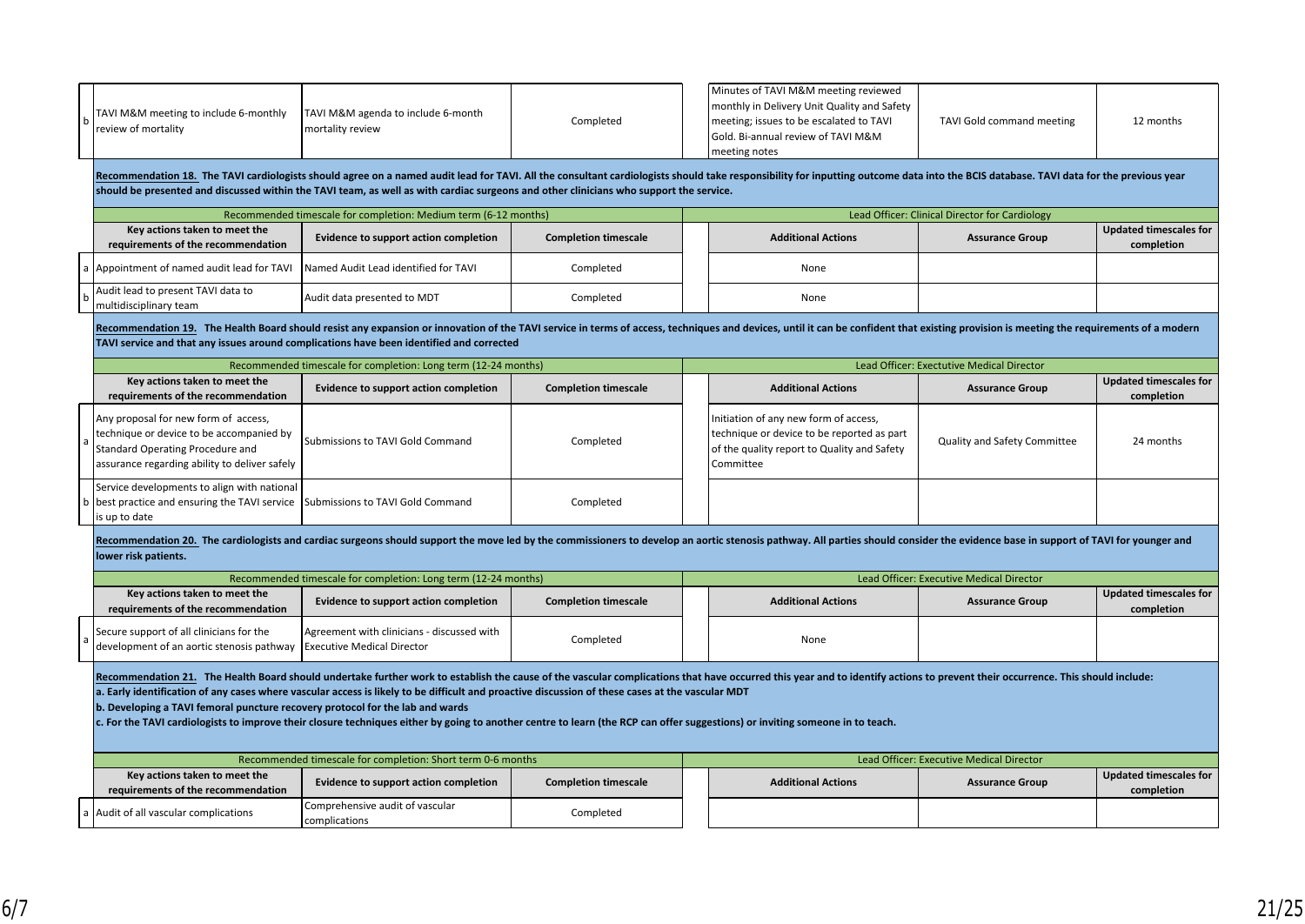|  | Development of Standard Operating<br>Procedure for all types vascular access | <b>Standard Operating Procedures developed</b><br>for all types of vascular access (femoral and<br>sub-clavian) | Completed |
|--|------------------------------------------------------------------------------|-----------------------------------------------------------------------------------------------------------------|-----------|
|  | Ensure training of ward staff in managing<br>post-TAVI care                  | Evidence of training programme for all staff<br>and evidence of participation                                   | Completed |
|  | Establish link with other UK centre to share<br>good practice                | See R3(b), R14(a)                                                                                               | Completed |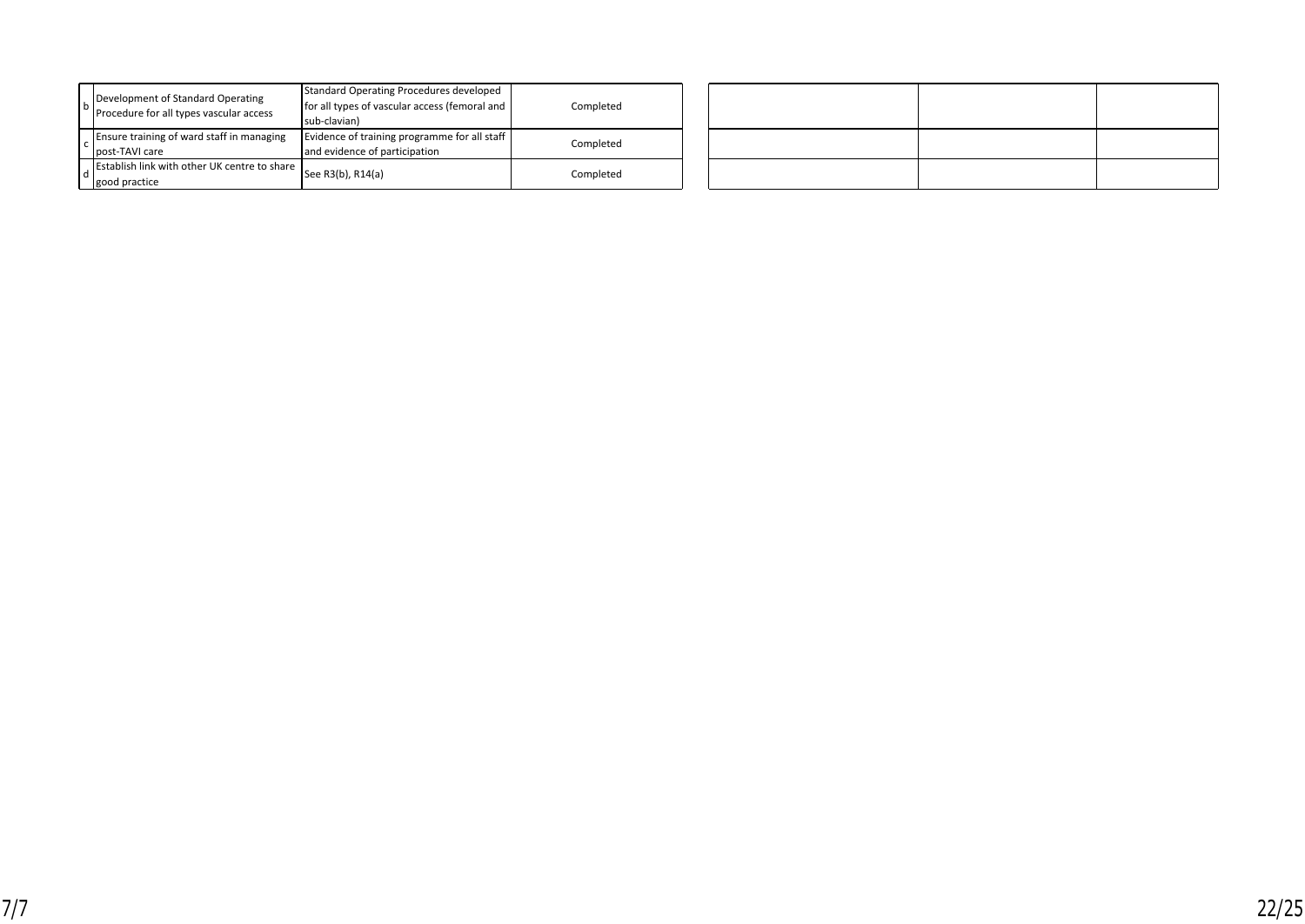#### **TAVI Service Quality & Safety Dashboard**

| Measure                                                            | Benchmark <sup>1</sup> | $apr-20$ | mai-20 | jun-20     | jul-20     | <b>Aug-20</b> | sep-20   | okt-20  | nov-20 | des-20       | jan-21 | feb-21 | $mar-21$ | <b>Financial Year to</b><br>date |
|--------------------------------------------------------------------|------------------------|----------|--------|------------|------------|---------------|----------|---------|--------|--------------|--------|--------|----------|----------------------------------|
| Number of procedures completed                                     |                        |          |        | 24         | 21         | 12            | 17       |         | 13     | 11           |        |        |          | 111                              |
| Procedural deaths (%)                                              | 2%                     |          |        |            | 0          | $25\%(1)$     | $\Omega$ |         |        | $\Omega$     |        |        |          | $1\% (1)$                        |
| In-hospital deaths (%)                                             | 2%                     |          |        | $4.2\%(1)$ | 0          | $\Omega$      |          |         |        | <sup>0</sup> |        |        |          | $1\% (1)$                        |
| 30 day mortality (%)                                               | 5%                     |          |        | 0          | 0          | $\Omega$      |          |         |        | $\Omega$     |        |        |          | 0%                               |
| VARC-2 Major Complications (%)                                     | 2,3%                   |          |        |            | 0          | $\Omega$      |          |         |        | 0            |        |        |          | 0%                               |
| Stroke (%)                                                         | 2,6%                   |          |        |            | 0          | n             |          |         |        | 0            |        |        |          | 0%                               |
| Pacemaker post TAVI (%)                                            | 12%                    |          |        | 12.5% (3)  | $9.5\%(2)$ | 25% (3)       |          | 14% (1) |        | $9.1\%(1)$   |        |        |          | $9\% (1)$                        |
| Migration/ectopic deployment (%)                                   | 1,1%                   |          |        | U          | 0.         | $\Omega$      |          |         |        | 0            |        |        |          | 1%                               |
| Length of stay (days TAVI to discharge)                            | 5,5                    |          |        | 1,8        |            |               |          | 2,3     | 2,2    | 4,1          |        |        |          | 2,26                             |
| RTT (number of patients >36 weeks at end of<br>month)              |                        | 0        |        |            |            | $\Omega$      | $\Omega$ |         |        |              |        |        |          | 1.6 (mean)                       |
| Allocation of Named Consultant for TAVI<br>patients (% compliance) | 100%                   | 100      | 100    | 100        | 100        | 100           | 100      | 100     | 100    | 100          |        |        |          | 100%                             |

1. All benchmarks based on British Cardiovascular Intervention Society (BCIS) data, with the exception of **30-day-mortality** which is based on International RCT data and **RTT** which is based on WG target.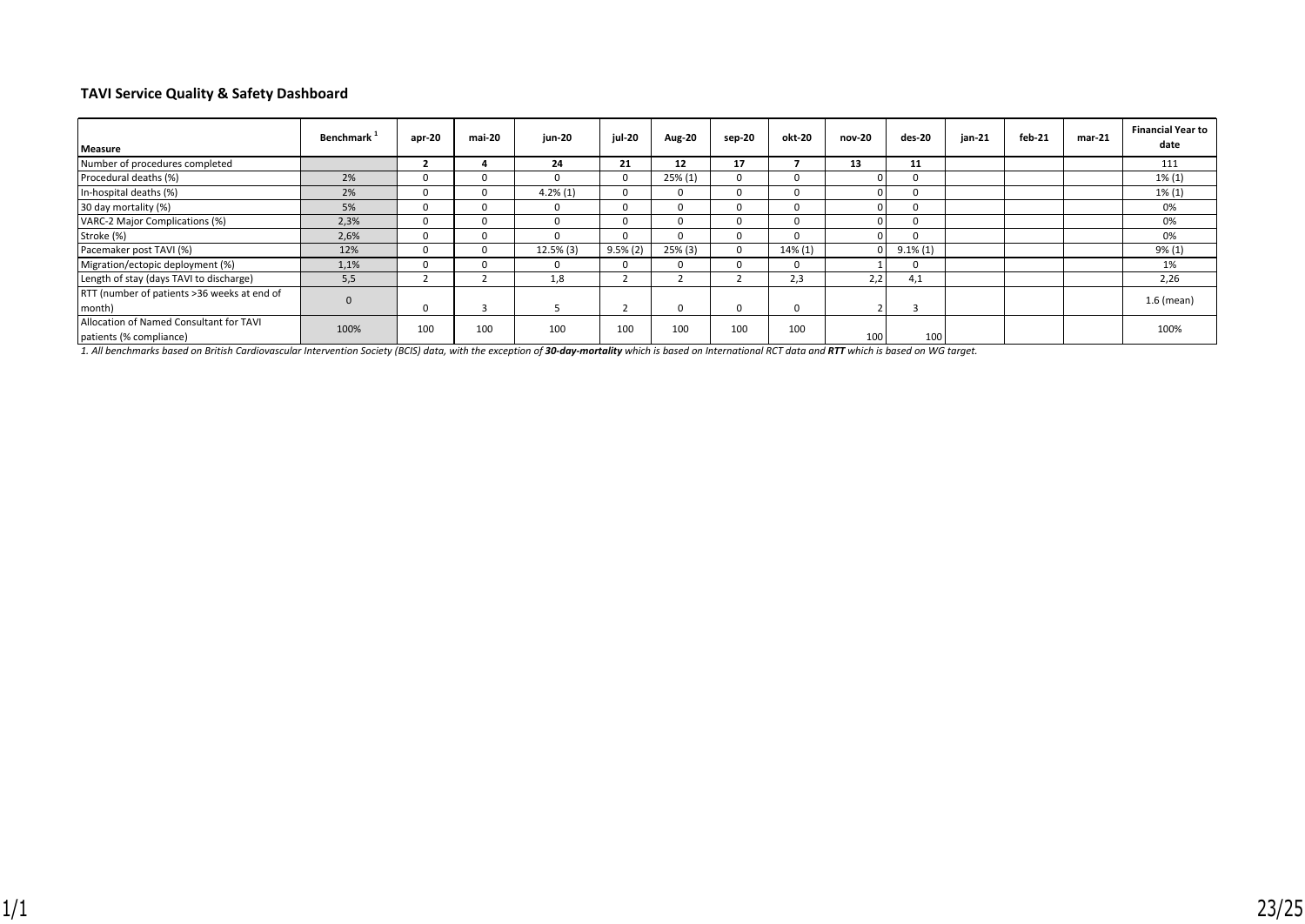Ysbyty Cyffredinol Glangwili Heol Dolgwili, Caerfyrddin Sir Gaerfyrddin. **SA31 2AF** Rhif Ffon: 01267235151



Bwrdd lechyd Prifysgol Hywel Dda **Hywel Dda University Health Board** 

Glangwili Hospital Dolgwili Rd, Carmarthen Carmarthenshire, **SA31 2AF** Tel: 01267235151

#### Department of Cardiology

| Ymgynghorwyr/Consultant: Dr Adrian Raybould |                                 |
|---------------------------------------------|---------------------------------|
| Ysgrifennyddes/Secretary:                   | Mrs Mandy Wrentmore             |
| Ein cyf/Our ref:                            | AR/mw                           |
| Rhif Ffôn /Telephone:                       | 01267 266303                    |
| Ffacs/Facsimile:                            | 01267 227548                    |
| Date:                                       | 29 <sup>th</sup> September 2020 |

Dr Dave Smith/Dr James Barry **Consultant Cardiologists Cardiac Centre** Morriston Hospital Swansea SA6 6NL

Dear Dave/James

Thank you for opportunity to provide feedback on the 'revamped' TAVI service. There has been a notable and welcome improvement from a 'referrers' perspective. There are clear pathways for referral and patients are being assessed in a timely manner for consideration of the procedure.

I am reassured that some patients are actually felt inappropriate for the procedure but both we as the referrer and the patients appreciative that decisions are being made earlier with the dragging uncertainty. If patients are subsequently readmitted to hospital their management is made much easier by an early decision regarding TAVI and a clear management plan.

Those patients that undergo the procedure seem, on the whole, to do well. Communication from members of the team (in particular Nurse Specialists) has been excellent making the arrangement of investigations timely and co-ordinated. It is also of benefit that patients have a point of contact. Well done on the hard work and success of your programme.

Regards.

Yours sincerely

Dr. A.D. Raybould **Consultant Cardiologist** 

Pencadlys Bwrdd lechyd Prifysgol Hywel Dda Llys Myrddin, Lôn Winch, Hwlffordd, Sir Benfro, SA61 1SB Rhif Ffôn: (01437) 771220 Rhif Ffacs: (01437) 771222

Hywel Dda University Health Board Headquarters Merlins Court, Winch Lane, Haverfordwest, Pembrokeshire, SA61 1SB Tel Nr: (01437) 771220 Fax Nr: (01437) 771222

Cadeirydd / Chairman Mrs Bernardine Rees OBE

Prif Weithredwr /Chief Executive Yr Athro/Mr Steve Moore

Bwrdd lechyd Prifysgol Hywel Dda yw enw gweithredol Bwrdd lechyd Lleol Prifysgol Hywel Dda Hywel Dda University Health Board is the operational name of Hywel Dda University Local Health Board

Mae Bwrdd lechyd Prifysgol Hywel Dda yn amgylchedd di-fwg Hywel Dda University Health Board operates a smoke free environment